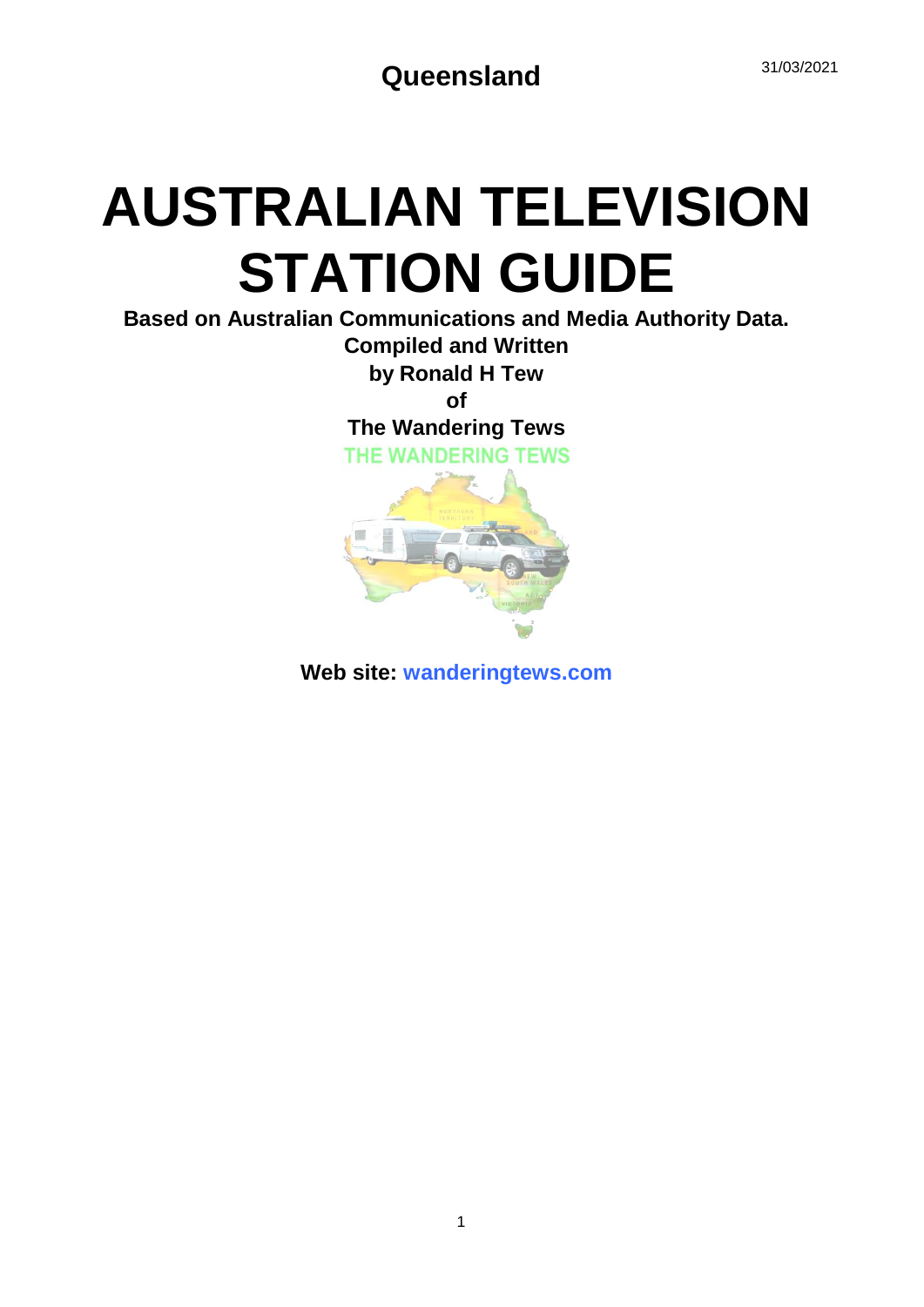|                     |                               | <b>Digital</b> |                 |                |
|---------------------|-------------------------------|----------------|-----------------|----------------|
| City/Town or area   | <b>Transmitter location</b>   | <b>Channel</b> | <b>POL</b>      | <b>Network</b> |
| Agnes Water         | Reservoir Seaspray Drive      | 46             | UHF/HOR         | S/shine 7      |
|                     |                               | 47             | UHF/HOR         | Win            |
|                     |                               | 48             | UHF/HOR         | S/Cross        |
|                     |                               | 49             | UHF/HOR ABC     |                |
|                     |                               | 50             | UHF/HOR SBS     |                |
| Airlie Beach        | Shingley Hill                 | 34             | UHF/HOR         | <b>SBS</b>     |
|                     | 2 Km W of town                | 36             | UHF/HOR         | S/shine 7      |
| Also see Flame Tree |                               | 37             | UHF/HOR         | Win            |
|                     |                               | 38             | UHF/HOR S/Cross |                |
|                     |                               | 39             | UHF/HOR ABC     |                |
| Alpha               | 4 Km N of town                | $\overline{7}$ | VHF/HOR         | <b>ABC</b>     |
|                     | Water tower Dryden St         | 46             | UHF/VER         | <b>SBS</b>     |
|                     |                               | 48             | UHF/VER         | Cent 7         |
|                     |                               | 50             | UHF/VER         | S/Cross        |
|                     |                               | 51             | UHF/VER         | Imparja        |
| Anakie              | <b>Hegarty St</b>             | 40             | UHF/VER         | <b>SBS</b>     |
|                     |                               | 41             | UHF/VER         | <b>ABC</b>     |
|                     |                               | 42             | UHF/VER         | S/shine 7      |
|                     |                               | 43             | UHF/VER         | Win            |
|                     |                               | 44             | UHF/VER         | S/Cross        |
| Aramac              | 2Km NE of town                | 8              | VHF/HOR ABC     |                |
|                     |                               | 41             | UHF/HOR         | Cent 7         |
|                     | <b>Council Mc Whannell St</b> | 43             | UHF/HOR         | Imparja        |
|                     |                               | 45             | UHF/HOR S/Cross |                |
|                     |                               | 47             | UHF/HOR SBS     |                |
| Atherton            | 1 Km S of town                | 46             | UHF/HOR         | <b>SBS</b>     |
|                     | <b>Hallorans Hill</b>         | 47             | UHF/HOR ABC     |                |
|                     |                               | 48             | UHF/HOR         | S/shine 7      |
|                     |                               | 49             | UHF/HOR         | Win            |
|                     |                               | 50             | UHF/HOR S/Cross |                |
| Augathella          | 1 Km S of town                | $\overline{7}$ | VHF/HOR ABC     |                |
|                     |                               | 40             | UHF/HOR         | Cent 7         |
|                     | 1.1 Km S of town              | 42             | UHF/HOR         | Imparja        |
|                     | Main St                       | 44             | UHF/HOR         | S/Cross        |
|                     |                               | 46             | UHF/HOR SBS     |                |
| Ayr                 | Mt. Inkerman                  | 40             | UHF/HOR SBS     |                |
|                     | 24 Km SE of town              | 42             | UHF/HOR         | S/shine 7      |
|                     |                               | 43             | UHF/HOR         | Win            |
|                     |                               | 44             | UHF/HOR S/Cross |                |
|                     |                               | 45             | UHF/HOR ABC     |                |
| <b>Babinda</b>      | Graham Range                  | 46             | UHF/VER         | S/Cross        |
|                     | 8km SE of town                | 47             | UHF/VER         | <b>SBS</b>     |
|                     |                               | 48             | UHF/VER         | <b>ABC</b>     |
|                     |                               | 49             | UHF/VER         | Win            |
|                     |                               | 50             | UHF/VER         | S/shine 7      |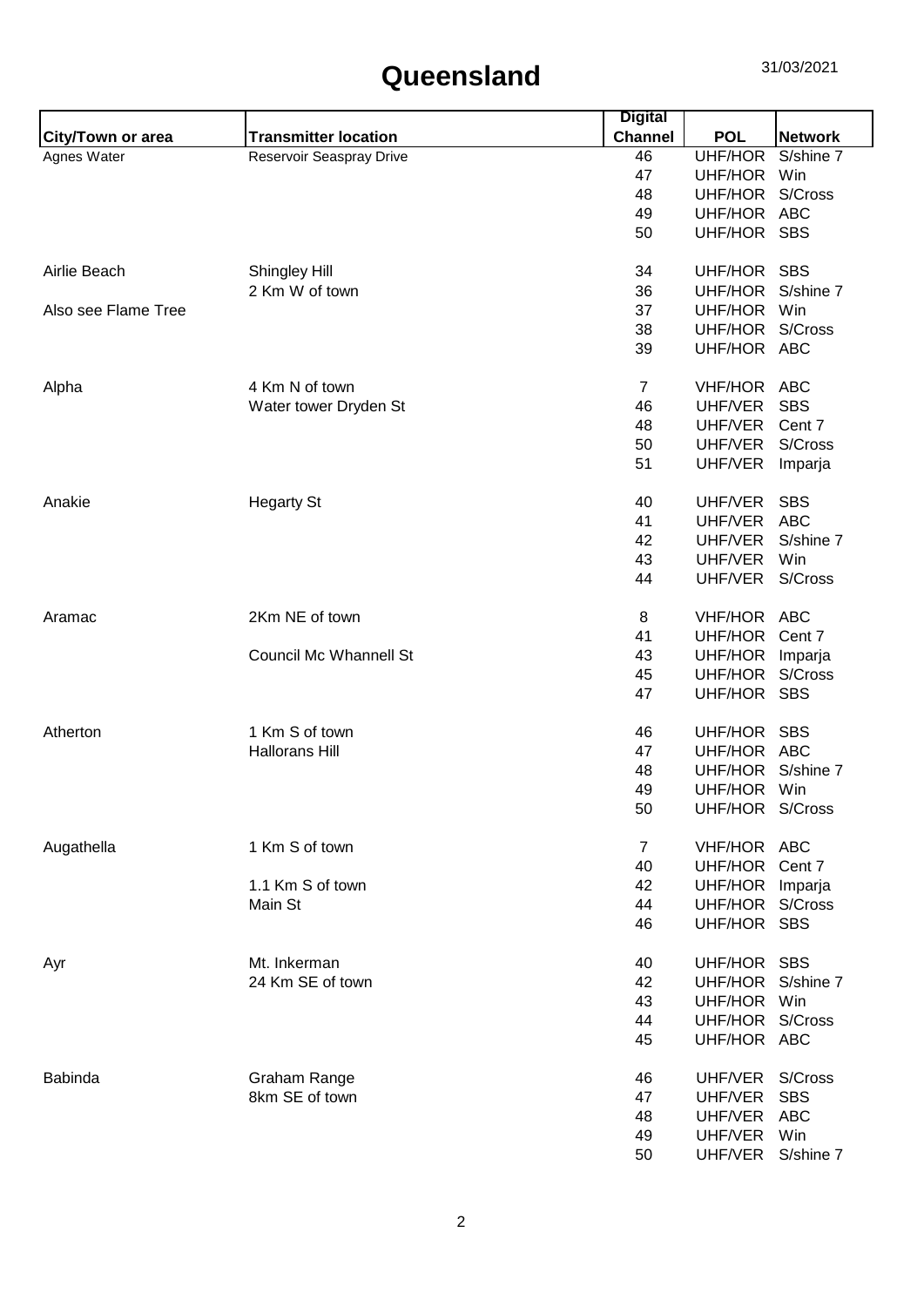|                   |                             | <b>Digital</b> |                                      |                |
|-------------------|-----------------------------|----------------|--------------------------------------|----------------|
| City/Town or area | <b>Transmitter location</b> | <b>Channel</b> | <b>POL</b>                           | <b>Network</b> |
| <b>Bancroft</b>   | <b>Lovedays Hill</b>        | 33             | <b>UHF/VER</b>                       | <b>SBS</b>     |
|                   |                             | 35             | UHF/VER                              | ABC            |
|                   |                             | 36             | UHF/VER                              | S/shine 7      |
|                   |                             | 38             | UHF/VER                              | S/Cross        |
|                   |                             | 39             | UHF/VER                              | Win            |
| <b>Barcaldine</b> | 4km NW of town              | $\overline{7}$ | VHF/HOR ABC                          |                |
|                   |                             | 44             | UHF/VER                              | <b>SBS</b>     |
|                   | Town water tower            | 46             | UHF/VER                              | Cent 7         |
|                   |                             | 48             | UHF/VER                              | Imparja        |
|                   |                             | 50             | UHF/VER                              | S/Cross        |
| Bedourie          | <b>Herbert St</b>           | 6              | VHF/HOR ABC                          |                |
|                   | Water tower                 | 40             | UHF/HOR Cent 7                       |                |
|                   |                             | 42             | UHF/HOR Imparja                      |                |
|                   |                             | 44             | UHF/HOR                              | S/Cross        |
|                   |                             | 46             | UHF/HOR SBS                          |                |
| Beenliegh         | See Brisbane                |                |                                      |                |
| Bell              | Cody's Hill                 | 41             | UHF/HOR ABC                          |                |
|                   |                             | 42             | UHF/HOR                              | S/Shine 7      |
|                   |                             | 43             | UHF/HOR Win                          |                |
|                   |                             | 44             | UHF/HOR S/Cross                      |                |
|                   |                             | 45             | UHF/HOR SBS                          |                |
| <b>Biloela</b>    | See Rockhampton             |                |                                      |                |
| <b>Birdsville</b> | 1km E of town               | 7              | VHF/HOR ABC                          |                |
|                   |                             | 40             | UHF/HOR Cent 7                       |                |
|                   |                             | 42             | UHF/HOR                              | Imparja        |
|                   |                             | 44             | UHF/HOR S/Cross                      |                |
|                   |                             | 46             | UHF/HOR                              | <b>SBS</b>     |
| Blackall          | 3km ESE of town             | $\overline{7}$ | VHF/HOR ABC                          |                |
|                   | Town water tower            | 28             | UHF/HOR Cent 7                       |                |
|                   |                             | 30             | UHF/HOR Imparja                      |                |
|                   |                             | 32             | UHF/HOR S/Cross                      |                |
|                   |                             | 34             | UHF/HOR SBS                          |                |
|                   | <b>Cutler Hill</b>          |                | UHF/HOR SBS                          |                |
| <b>Blackwater</b> | 16km E of town              | 46             | UHF/HOR ABC                          |                |
|                   |                             | 47             |                                      |                |
|                   |                             | 48             | UHF/HOR S/Cross<br>UHF/HOR S/shine 7 |                |
|                   |                             | 49<br>50       | UHF/HOR Win                          |                |
|                   |                             |                |                                      |                |
| Boonah            | <b>Hospital Hill</b>        | 40             | UHF/VER                              | <b>SBS</b>     |
|                   |                             | 41             | UHF/VER                              | <b>SEVEN7</b>  |
|                   |                             | 42             | UHF/VER                              | ABC            |
|                   |                             | 44             | UHF/VER TEN 10                       |                |
|                   |                             | 45             | UHF/VER NINE 9                       |                |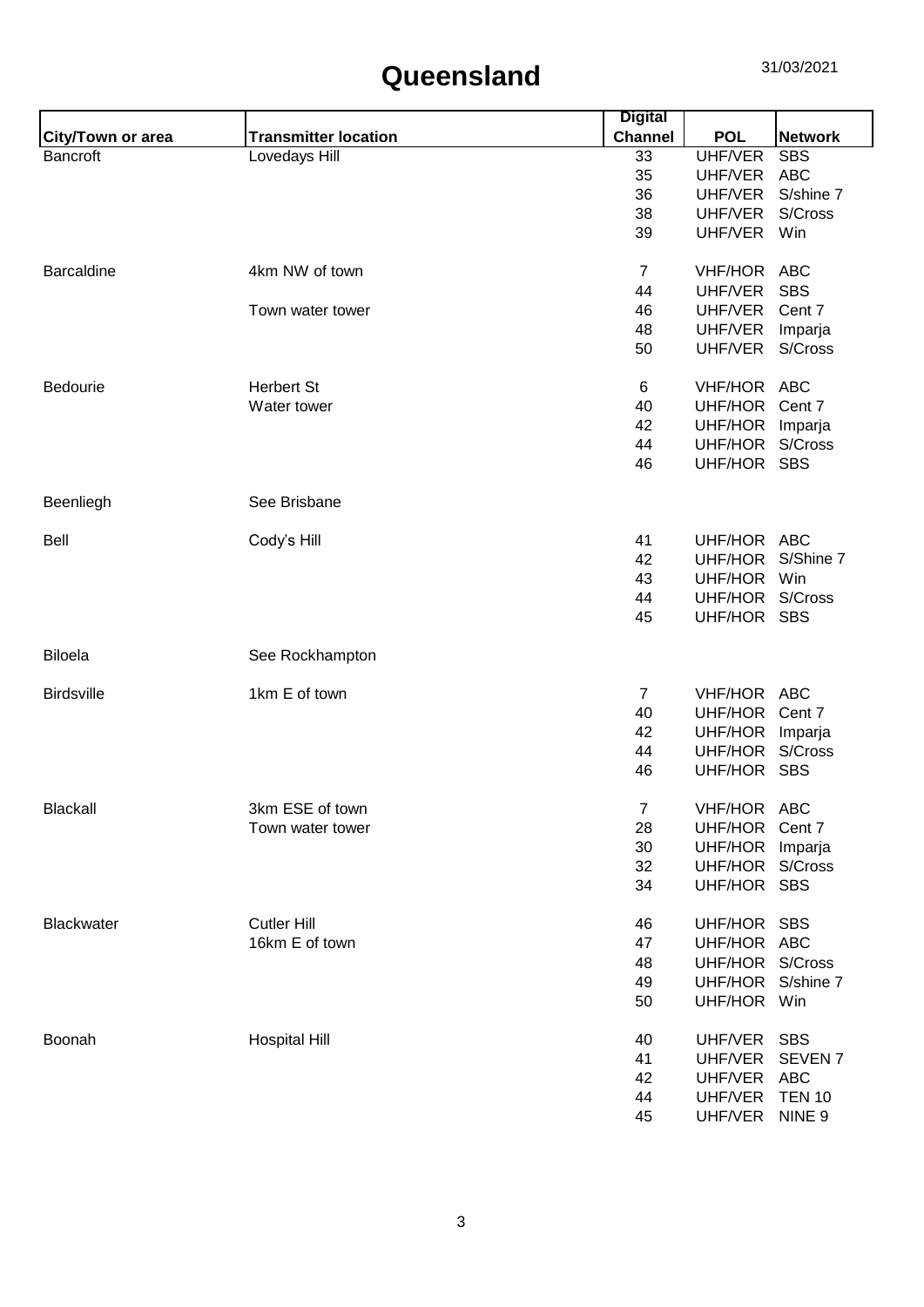|                            |                                   | <b>Digital</b> |                   |                    |
|----------------------------|-----------------------------------|----------------|-------------------|--------------------|
| <b>City/Town or area</b>   | <b>Transmitter location</b>       | <b>Channel</b> | <b>POL</b>        | <b>Network</b>     |
| <b>Bowen Environs</b>      | Summer Hill                       | 47             | UHF/HOR           | S/shine 7          |
|                            | 8km W of town                     | 48             | UHF/HOR           | Win                |
|                            |                                   | 49             | UHF/HOR S/Cross   |                    |
|                            |                                   |                |                   |                    |
| Bowen Town                 | <b>Bowen Hill</b>                 | 34             | UHF/HOR SBS       |                    |
|                            |                                   | 36             | UHF/HOR           | S/shine 7          |
|                            |                                   |                | UHF/HOR Win       |                    |
|                            |                                   | 37             |                   |                    |
|                            |                                   | 38             | UHF/HOR S/Cross   |                    |
|                            |                                   | 39             | UHF/HOR ABC       |                    |
| Boyne Island               | Boyne Island                      | 40             | UHF/HOR SBS       |                    |
|                            | Reservoir                         | 41             | UHF/HOR ABC       |                    |
|                            |                                   | 43             | UHF/HOR Win       |                    |
|                            |                                   | 44             | UHF/HOR           | S/Cross            |
|                            |                                   |                | UHF/HOR S/shine 7 |                    |
|                            |                                   | 45             |                   |                    |
| <b>Brisbane</b>            | Mt Coot-tha                       | 6              | <b>VHF/HOR</b>    | <b>SEVEN7</b>      |
|                            | 15km W of city                    | $\overline{7}$ | <b>VHF/HOR</b>    | <b>SBS</b>         |
|                            |                                   | 8              | <b>VHF/HOR</b>    | NINE <sub>9</sub>  |
|                            |                                   | 11             | <b>VHF/HOR</b>    | <b>TEN 10</b>      |
|                            |                                   | 12             | VHF/HOR ABC       |                    |
|                            |                                   |                |                   |                    |
| <b>Brisbane North West</b> | Pohlmans Rd Gregors               | 41             | UHF/VER           | <b>ABC</b>         |
|                            | Creek                             | 42             | UHF/VER           | SEVEN <sub>7</sub> |
|                            |                                   | 43             | UHF/VER           | NINE <sub>9</sub>  |
|                            |                                   | 44             | UHF/VER           | <b>TEN 10</b>      |
|                            |                                   | 45             | UHF/VER           | <b>SBS</b>         |
|                            |                                   |                |                   |                    |
| <b>Brisbane South East</b> | Darlington Range                  | 29             | UHF/VER           | ABC                |
|                            |                                   | 30             | UHF/VER           | <b>SEVEN7</b>      |
|                            |                                   | 31             | UHF/VER           | NINE <sub>9</sub>  |
|                            |                                   | 32             | UHF/VER           | <b>TEN 10</b>      |
|                            |                                   | 33             | UHF/VER           | <b>SBS</b>         |
|                            |                                   |                |                   |                    |
| Bundaberg                  | See Wide Bay                      |                |                   |                    |
|                            |                                   |                |                   |                    |
| <b>Burketown</b>           | Burketown                         | 40             | UHF/VER           | Cent 7             |
|                            |                                   | 42             | UHF/VER           | Imparja            |
|                            |                                   | 44             | UHF/VER           | CDT <sub>10</sub>  |
|                            |                                   | 46             | UHF/VER           | <b>SBS</b>         |
|                            |                                   | 48             | UHF/VER ABC       |                    |
|                            |                                   |                |                   |                    |
| <b>Burnett Heads</b>       | <b>Burnett Heads Holiday Park</b> | 29             | UHF/VER           | S/shine 7          |
|                            |                                   | 30             | UHF/VER           | S/Cross            |
|                            |                                   | 31             | UHF/VER           | <b>ABC</b>         |
|                            |                                   | 32             | UHF/VER           | Win                |
|                            |                                   | 33             | UHF/VER           | <b>SBS</b>         |
| Cairns                     | Mt Bellenden-Ker                  | 6              | VHF/HOR S/Cross   |                    |
|                            | 34km SSE of town                  | $\overline{7}$ | VHF/HOR           | <b>SBS</b>         |
|                            |                                   |                |                   |                    |
|                            |                                   | 8              | VHF/HOR ABC       |                    |
|                            |                                   | 11             | <b>VHF/HOR</b>    | S/shine 7          |
|                            |                                   | 12             | VHF/HOR Win       |                    |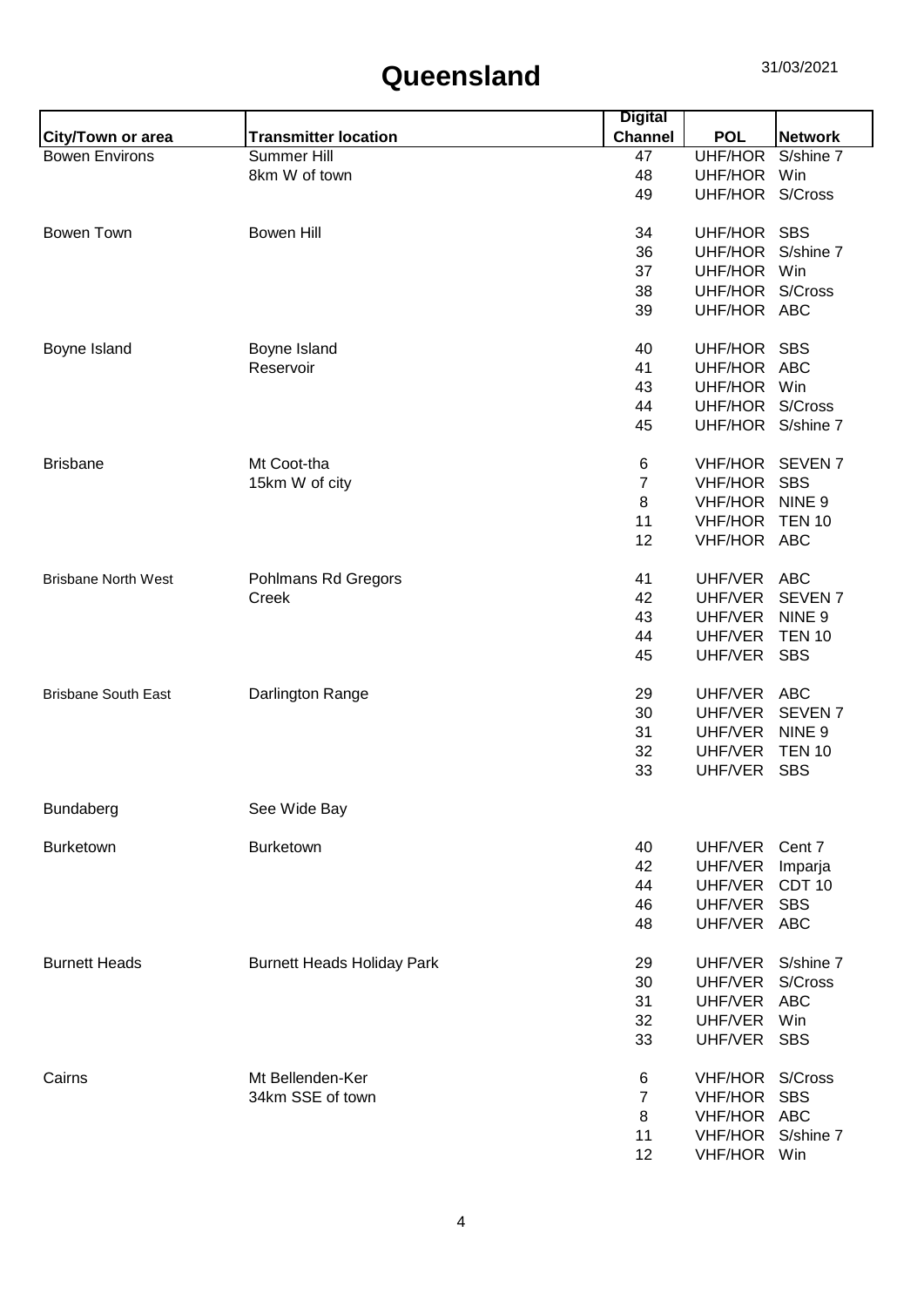|                    |                             | <b>Digital</b> |                   |                |
|--------------------|-----------------------------|----------------|-------------------|----------------|
| City/Town or area  | <b>Transmitter location</b> | <b>Channel</b> | <b>POL</b>        | <b>Network</b> |
| Cairns (See also)  | Redlynch                    |                |                   |                |
|                    | Wangetti/Ellis Beach        |                |                   |                |
|                    | Mt YARRABAH                 | 41             | UHF/VER           | Win            |
| Cairns (East)      | 9km ESE of town             | 42             | UHF/VER           | <b>ABC</b>     |
|                    |                             | 43             | UHF/VER           | S/shine 7      |
|                    |                             | 44             | UHF/VER           | S/Cross        |
|                    |                             | 45             | UHF/VER           | <b>SBS</b>     |
|                    |                             |                |                   |                |
| Cairns (North)     | Saddle Mountain             | 34             | UHF/HOR           | <b>SBS</b>     |
|                    | 16km NW of town             | 35             | UHF/HOR ABC       |                |
|                    |                             | 36             | UHF/HOR           | S/shine 7      |
|                    |                             | 37             | UHF/HOR           | Win            |
|                    |                             | 38             | UHF/HOR S/Cross   |                |
| Cairns (North)     | Aaumuller St                | 6              | VHF/VER           | S/Cross        |
|                    |                             |                |                   |                |
| Camooweal          | 6km E of town               | $\overline{7}$ | VHF/HOR ABC       |                |
| Canungra           | Laheys Lookout              | 29             | UHF/HOR ABC       |                |
|                    |                             | 30             | UHF/HOR           | Seven 7        |
|                    |                             | 31             | UHF/HOR           | Nine 9         |
|                    |                             | 32             | UHF/HOR           | Ten 10         |
|                    |                             | 33             | UHF/HOR SBS       |                |
| Capella & district | Mt Lowe                     | 28             | UHF/HOR           | <b>SBS</b>     |
|                    | 4km NE of town              | 29             | UHF/HOR           | S/shine 7      |
|                    |                             | 30             | UHF/HOR           | Win            |
|                    |                             | 31             | UHF/HOR ABC       |                |
|                    |                             | 32             | UHF/HOR S/Cross   |                |
| Cardwell           | 3km NNW of town             | 46             | UHF/HOR S/Cross   |                |
|                    |                             | 47             | UHF/HOR           | <b>SBS</b>     |
|                    |                             | 48             | UHF/HOR ABC       |                |
|                    |                             | 49             | UHF/HOR           | Win            |
|                    |                             | 50             | UHF/HOR S/shine 7 |                |
|                    |                             |                |                   |                |
| Carmila            | <b>Council West Rd</b>      | 46             | UHF VER           | <b>SBS</b>     |
|                    |                             | 47             | <b>UHF VER</b>    | <b>ABC</b>     |
|                    |                             | 48             | <b>UHF VER</b>    | S/shine 7      |
|                    |                             | 49             | <b>UHF VER</b>    | Win            |
|                    |                             | 50             | UHF VER           | S/Cross        |
| Charleville        | 11km E of town              | 11             | VHF/HOR           | <b>ABC</b>     |
|                    |                             | 12             | <b>VHF/HOR</b>    | <b>SBS</b>     |
|                    | 3km E of town               | 28             | UHF/HOR           | Cent 7         |
|                    | Town water tower            | 30             | UHF/HOR           | Imparja        |
|                    |                             | 32             | UHF/HOR           | S/Cross        |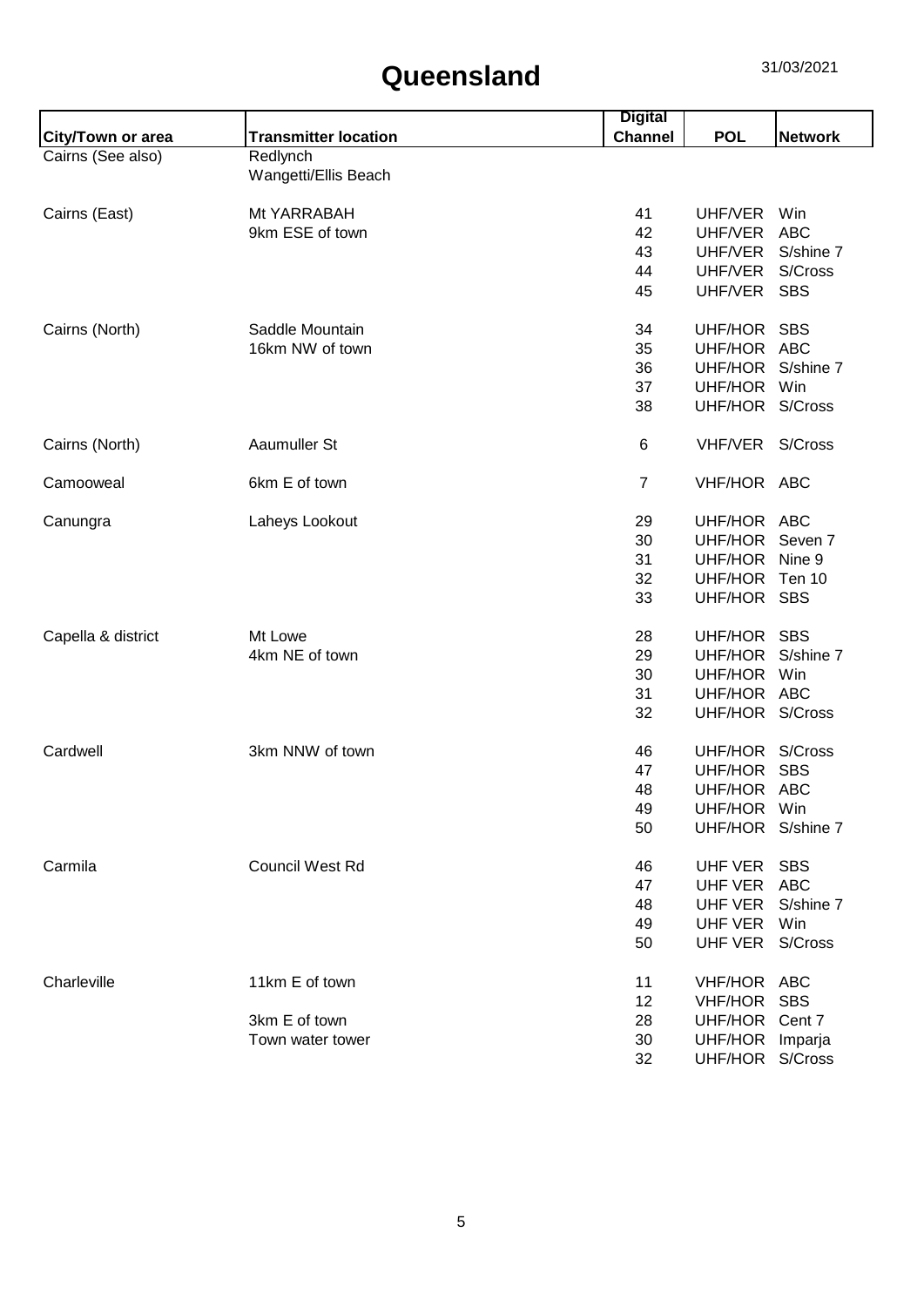|                        |                             | <b>Digital</b>   |                   |                |
|------------------------|-----------------------------|------------------|-------------------|----------------|
| City/Town or area      | <b>Transmitter location</b> | <b>Channel</b>   | <b>POL</b>        | <b>Network</b> |
| <b>Charters Towers</b> | <b>Towers Hill</b>          | 40               | <b>UHF/HOR</b>    | <b>SBS</b>     |
|                        |                             | 42               | UHF/HOR           | S/shine 7      |
|                        |                             | 43               | UHF/HOR           | Win            |
|                        |                             | 44               | UHF/HOR           | S/Cross        |
|                        |                             | 45               | UHF/HOR ABC       |                |
| Clairview              | <b>Colonial Dr</b>          | 40               | UHF/VER           | <b>SBS</b>     |
|                        |                             | 41               | UHF/VER           | <b>ABC</b>     |
|                        |                             | 42               | UHF/VER           | Cent. 7        |
|                        |                             | 43               | UHF/VER           | Imparja        |
|                        |                             | 44               | UHF/VER S/Cross   |                |
|                        |                             |                  |                   |                |
| Clermont               | 3km S of town               | 34               | UHF/HOR           | <b>SBS</b>     |
|                        |                             | 35               | UHF/HOR ABC       |                |
|                        |                             | 36               | UHF/HOR           | S/shine 7      |
|                        |                             | 37               | UHF/HOR Win       |                |
|                        |                             | 38               | UHF/HOR S/Cross   |                |
| Cloncurry              | Mt Avarice                  | 6                | VHF/HOR ABC       |                |
|                        | Water tower W of park       | 28               | UHF/HOR Cent. 7   |                |
|                        |                             | 30               | UHF/HOR Imparja   |                |
|                        |                             | 32               | UHF/HOR           | S/Cross        |
|                        |                             | 34               | UHF/HOR SBS       |                |
| Collinsville           | Mt Devlin                   | 34               | UHF/HOR SBS       |                |
|                        | 5km N of town               | 35               | UHF/HOR ABC       |                |
|                        | <b>Briaba</b>               | 36               | UHF/HOR S/shine 7 |                |
|                        |                             | 37               | UHF/HOR Win       |                |
|                        |                             | 38               | UHF/HOR S/Cross   |                |
|                        |                             |                  |                   |                |
| Collinsville (North)   | 1.5km NW of Briaba          | 41               | UHF/HOR           | S/shine 7      |
|                        |                             | 43               | UHF/HOR           | Win            |
|                        |                             | 44               | UHF/HOR S/Cross   |                |
| Cooktown               | Hope st Cooktown            | 28               | UHF/HOR           | Cent 7         |
|                        |                             | 30               | UHF/HOR           | Imparja        |
|                        |                             | 32               | UHF/HOR           | S/Cross        |
|                        |                             | 34               | UHF/HOR           | <b>SBS</b>     |
|                        |                             | 40               | UHF/HOR ABC       |                |
| Cooloola Cove          | Reservoir                   | 34               | UHF/VER           | <b>SBS</b>     |
| (and see Tin Can Bay)  |                             | 35               | UHF/VER           | <b>ABC</b>     |
|                        |                             | 37               | UHF/VER           | Win            |
|                        |                             | 38               | UHF/VER           | S/Cross        |
|                        |                             | 39               | UHF/VER           | S/shine 7      |
|                        |                             |                  |                   |                |
| Coolum Beach           | Coolum Beach holiday park   | 6                | VHF/HOR ABC       |                |
|                        |                             | $\boldsymbol{7}$ | <b>VHF/HOR</b>    | <b>SBS</b>     |
|                        |                             | 8                | <b>VHF/HOR</b>    | S/shine 7      |
|                        |                             | 11               | VHF/HOR           | Win            |
|                        |                             | 12               | VHF/HOR S/Cross   |                |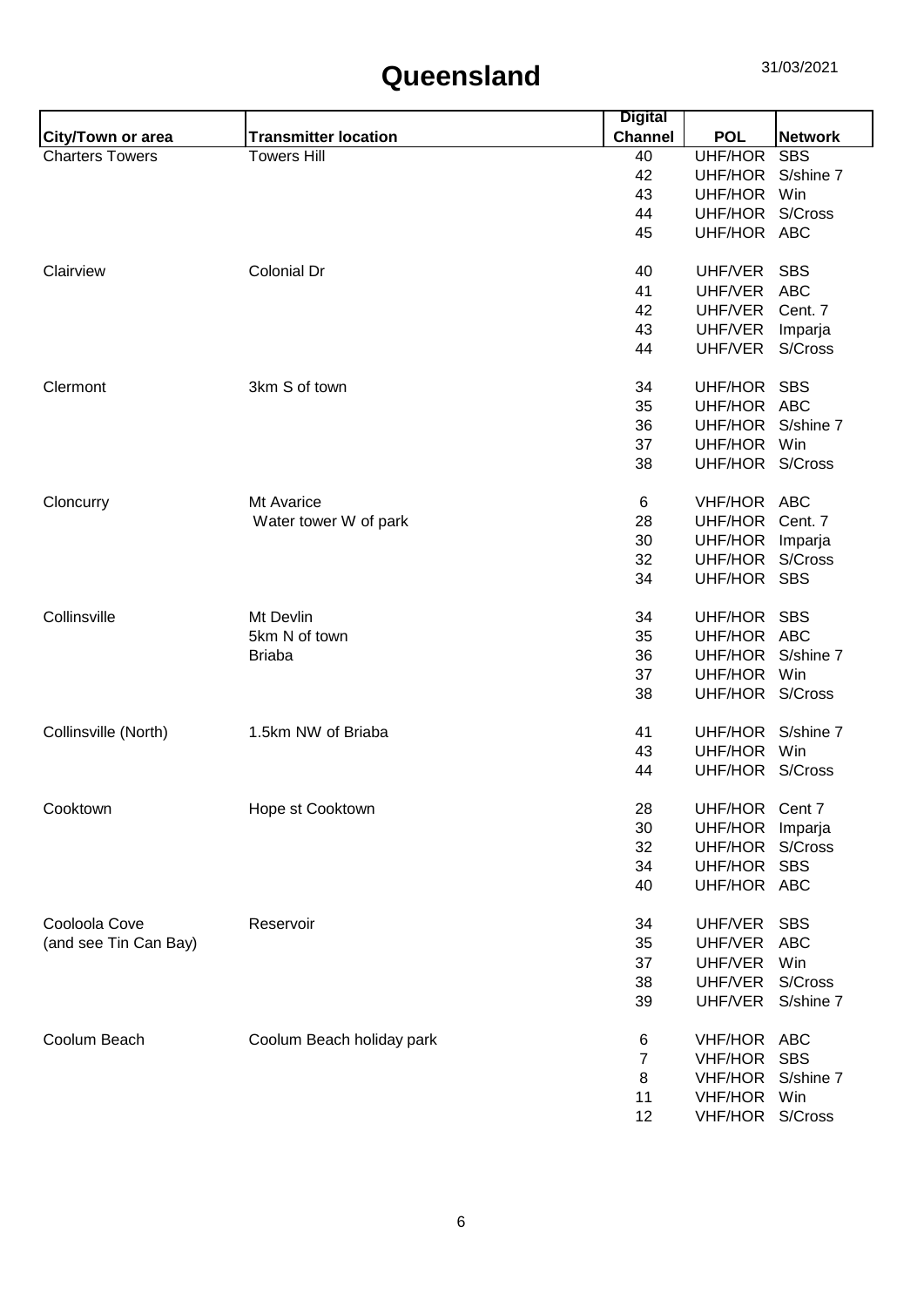|                               |                             | <b>Digital</b> |                 |                    |
|-------------------------------|-----------------------------|----------------|-----------------|--------------------|
| <b>City/Town or area</b>      | <b>Transmitter location</b> | <b>Channel</b> | <b>POL</b>      | <b>Network</b>     |
| Cow Bay                       | 2.2K SW of town             | 46             | <b>UHF/HOR</b>  | <b>SBS</b>         |
|                               |                             | 47             | UHF/HOR ABC     |                    |
|                               |                             | 48             | UHF/HOR Cent 7  |                    |
|                               |                             | 49             | UHF/HOR         | Imparja            |
|                               |                             | 50             | UHF/HOR         | S/Cross            |
| Crediton                      | 6 Plateau Rd.               | 47             | UHF/HOR         | S/shine 7          |
|                               |                             | 48             | UHF/HOR         | Win                |
|                               |                             | 49             | UHF/HOR S/Cross |                    |
| <b>Crows Nest</b>             | <b>Reservoir PECHEY</b>     | 46             | UHF/VER         | S/shine 7          |
|                               |                             | 47             | UHF/VER         | Win                |
|                               |                             | 48             | UHF/VER         | S/Cross            |
|                               |                             | 49             | UHF/VER         | <b>ABC</b>         |
|                               |                             | 50             | UHF/VER         | <b>SBS</b>         |
| Cunnamulla                    | 2km NE of town              | 11             | VHF/HOR ABC     |                    |
|                               | 5 Watson St                 | 28             | UHF/HOR Cent 7  |                    |
|                               |                             | 30             | UHF/HOR Imparja |                    |
|                               |                             | 32             | UHF/HOR         | S/Cross            |
|                               |                             | 34             | UHF/HOR SBS     |                    |
| Currumbin                     | 1km SW of                   | 34             | UHF/VER         | SEVEN <sub>7</sub> |
| <b>Gold Coast</b>             | Curumbin beach              | 35             | UHF/VER         | NINE <sub>9</sub>  |
|                               | (Farrell Lookout)           | 36             | UHF/VER         | <b>TEN 10</b>      |
|                               |                             | 37             | UHF/VER         | Prime 7            |
|                               |                             | 38             | UHF/VER         | NBN <sub>9</sub>   |
|                               |                             | 39             | UHF/VER         | S/Cross            |
|                               |                             | 49             | UHF/VER         | <b>SBS</b>         |
|                               |                             | 50             | UHF/VER         | ABC                |
| Daintree Village              | Daintree                    | 40             | UHF/HOR         | <b>SBS</b>         |
|                               |                             | 41             | UHF/HOR ABC     |                    |
|                               |                             | 42             | UHF/HOR Cent 7  |                    |
|                               |                             | 43             | UHF/HOR Imparja |                    |
|                               |                             | 44             | UHF/HOR S/Cross |                    |
| <b>Darling Downs District</b> | Mt. Mowbullan               | 29             | UHF/HOR ABC     |                    |
| (Dalby & Kingaroy)            | 45km NE of Dalby            | 30             | UHF/HOR         | S/shine 7          |
|                               |                             | 31             | UHF/HOR Win     |                    |
|                               |                             | 32             | UHF/HOR S/Cross |                    |
|                               |                             | 33             | UHF/HOR SBS     |                    |
| Dimbulah                      | 5km NW of town              | 40             | UHF/HOR SBS     |                    |
|                               |                             | 42             | UHF/HOR ABC     |                    |
| Dirranbandi                   | 4km NE of town              | $\overline{7}$ | VHF/VER ABC     |                    |
| <b>Dysart</b>                 | 7km NW of town              | 40             | UHF/VER         | <b>SBS</b>         |
|                               | Tayglen                     | 41             | UHF/VER         | ABC                |
|                               |                             | 42             | UHF/VER         | S/shine 7          |
|                               |                             | 43             | UHF/VER         | Win                |
|                               |                             | 44             | UHF/VER         | S/Cross            |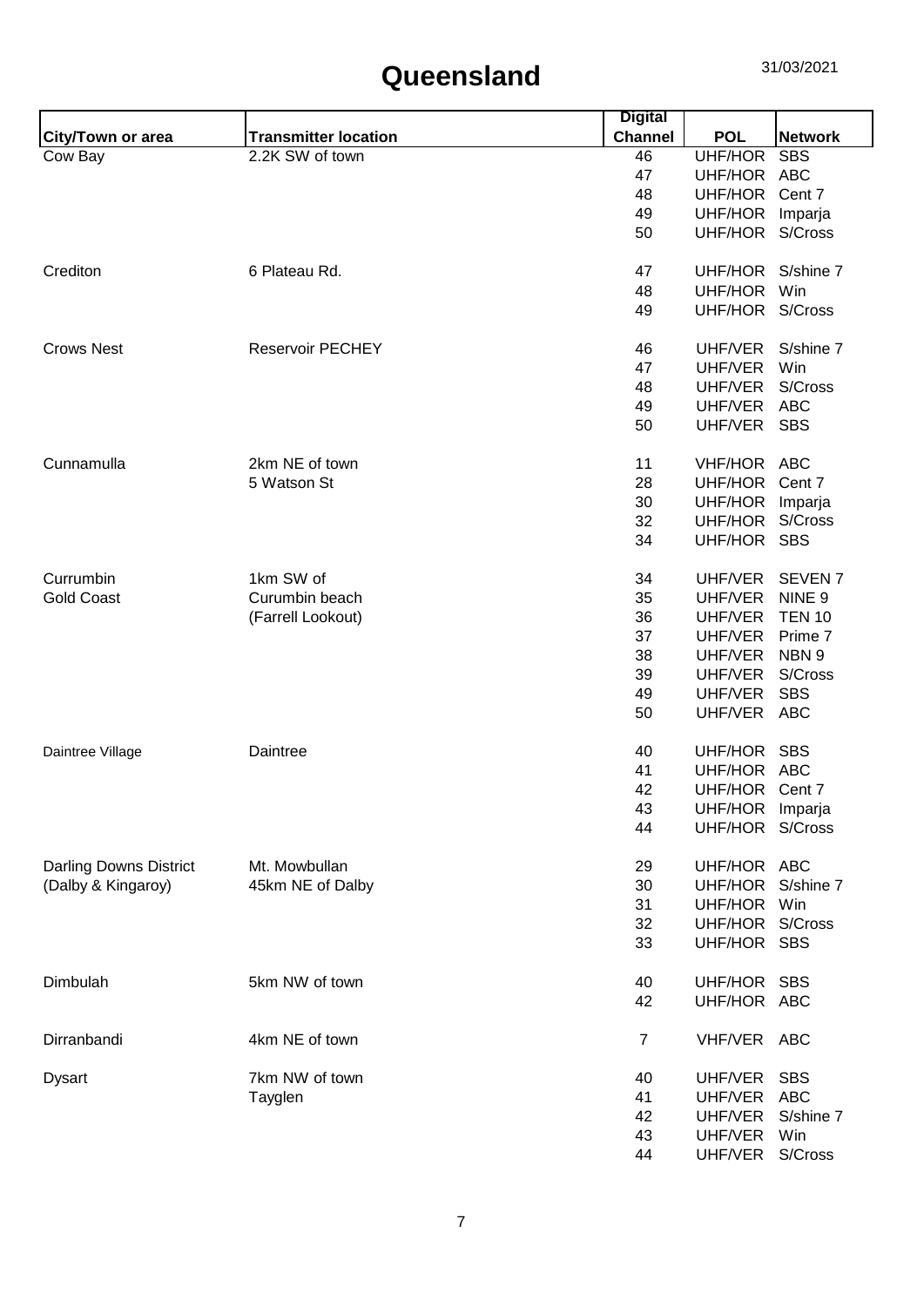|                                                        |                                         | <b>Digital</b> |                 |                    |
|--------------------------------------------------------|-----------------------------------------|----------------|-----------------|--------------------|
| <b>City/Town or area</b>                               | <b>Transmitter location</b>             | <b>Channel</b> | <b>POL</b>      | <b>Network</b>     |
| Eldsvold                                               | 1km S of town (Res Hill)                | 46             | <b>UHF/HOR</b>  | <b>SBS</b>         |
|                                                        |                                         | 47             | UHF/HOR ABC     |                    |
|                                                        |                                         | 48             | UHF/HOR         | S/shine 7          |
|                                                        |                                         | 50             | UHF/HOR         | Win                |
|                                                        |                                         | 51             | UHF/HOR S/Cross |                    |
| <b>Elliot Heads CP</b>                                 | Caravan Park, Park st                   | 29             | UHF/VER         | S/shine 7          |
|                                                        |                                         | 30             | UHF/VER         | S/Cross            |
|                                                        |                                         | 31             | UHF/VER         | <b>ABC</b>         |
|                                                        |                                         | 32             | UHF/VER         | Win                |
|                                                        |                                         | 33             | UHF/VER         | <b>SBS</b>         |
| Emerald                                                | Between Caringal rd and Gregory Highway | 6              | <b>VHF/HOR</b>  | S/shine 7          |
|                                                        |                                         | 7              | <b>VHF/HOR</b>  | Win                |
|                                                        |                                         | 8              | <b>VHF/HOR</b>  | S/Cross            |
|                                                        |                                         | 11             | <b>VHF/HOR</b>  | <b>ABC</b>         |
|                                                        |                                         | 12             | <b>VHF/HOR</b>  | <b>SBS</b>         |
|                                                        |                                         | 48             | UHF/HOR         | S/Cross            |
|                                                        |                                         | 49             | UHF/HOR         | S/shine 7          |
|                                                        |                                         | 50             | UHF/HOR Win     |                    |
| Emu Park                                               | Bell Caravan park                       | 46             | UHF/VER         | <b>SBS</b>         |
|                                                        |                                         | 47             | UHF/VER         | <b>ABC</b>         |
|                                                        |                                         | 48             | UHF/VER         | S/Shine 7          |
|                                                        |                                         | 49             | UHF/VER         | Win                |
|                                                        |                                         | 50             | UHF/VER         | S/Cross            |
| Eromanga                                               | <b>Neal St</b>                          | 40             | UHF/VER         | Cent 7             |
|                                                        |                                         | 42             | UHF/VER         | Imparja            |
|                                                        |                                         | 44             | UHF/VER         | S/Cross            |
|                                                        |                                         | 46             | UHF/VER         | <b>SBS</b>         |
|                                                        |                                         | 48             | UHF/VER         | ABC                |
| Esk                                                    | Reservoir Hill                          | 34             | UHF/VER         | <b>SBS</b>         |
|                                                        |                                         | 35             | UHF/VER         | SEVEN <sub>7</sub> |
|                                                        |                                         | 37             | UHF/VER         | NINE <sub>9</sub>  |
|                                                        |                                         | 38             | UHF/VER         | S/Cross            |
|                                                        |                                         | 39             | UHF/VER ABC     |                    |
| Eulo                                                   | Water Tank Adventure Way EULO           | 40             | UHF/VER         | Cent 7             |
|                                                        |                                         | 42             | UHF/VER         | Imparja            |
|                                                        |                                         | 44             | UHF/VER         | S/Cross            |
|                                                        |                                         | 46             | UHF/VER         | <b>SBS</b>         |
|                                                        |                                         | 48             | UHF/VER ABC     |                    |
| Flame Tree & Jubilee Pocket Mandalay Hill Airlie Beach |                                         | 34             | UHF/VER         | <b>SBS</b>         |
|                                                        |                                         | 36             | UHF/VER         | S/shine 7          |
|                                                        |                                         | 37             | UHF/VER         | Win                |
|                                                        |                                         | 38             | UHF/VER         | S/Cross            |
|                                                        |                                         | 39             | UHF/VER ABC     |                    |
|                                                        |                                         |                |                 |                    |

Fraser Island See Wide Bay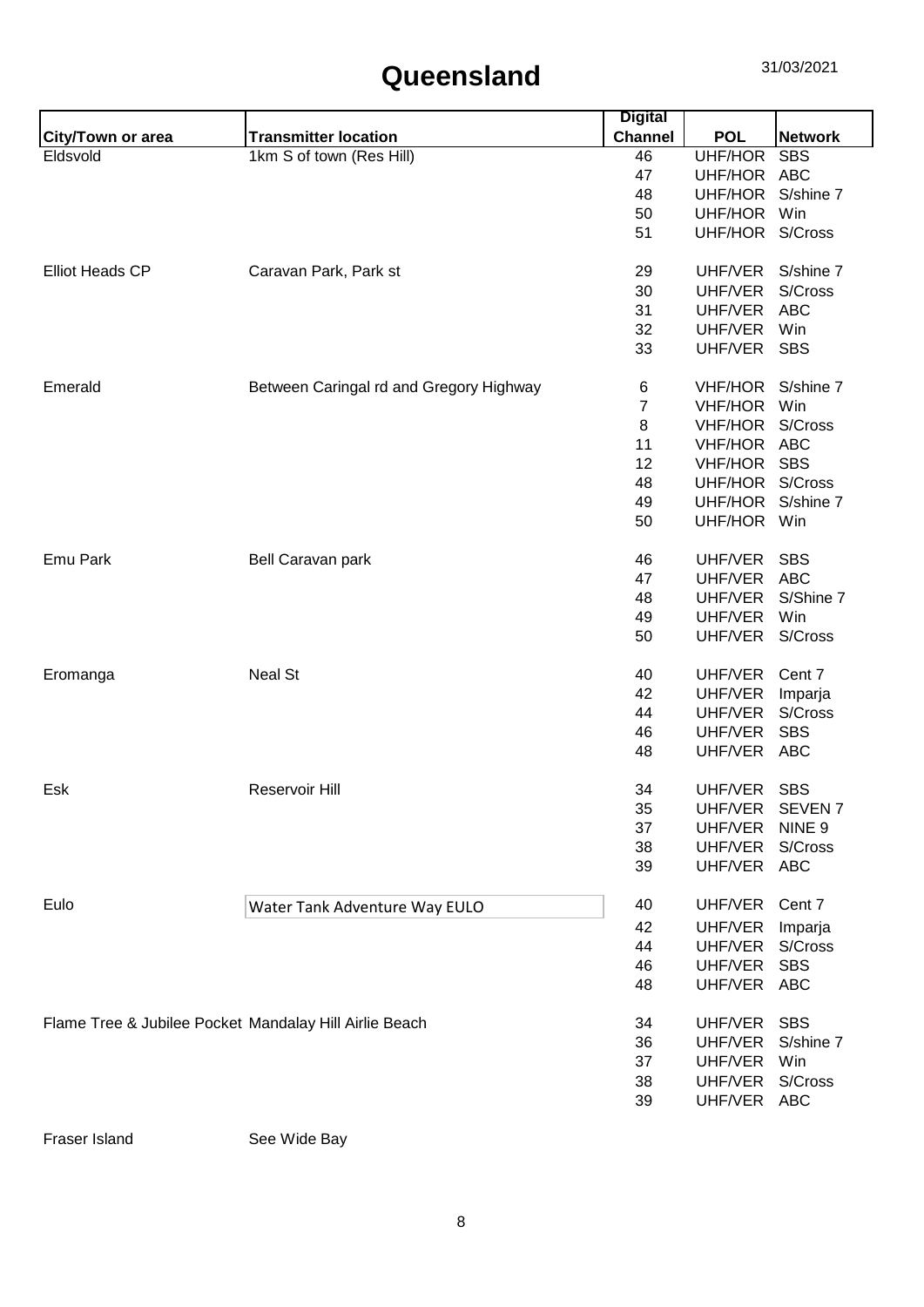|                       |                             | <b>Digital</b> |                   |                   |
|-----------------------|-----------------------------|----------------|-------------------|-------------------|
| City/Town or area     | <b>Transmitter location</b> | <b>Channel</b> | <b>POL</b>        | <b>Network</b>    |
| Georgetown            | 1km S of town               | 7              | <b>VHF/HOR</b>    | <b>ABC</b>        |
|                       |                             |                |                   |                   |
| Gladstone East        | 2km SE of town              | 29             | UHF/VER           | S/shine 7         |
|                       | <b>Maunalor Hill</b>        | 30             | UHF/VER           | <b>SBS</b>        |
|                       |                             | 31             | UHF/VER           | Win               |
|                       |                             | 32             | UHF/VER           | S/Cross           |
|                       |                             | 33             | UHF/VER ABC       |                   |
| <b>Gladstone West</b> | Round Hill                  | 46             | UHF/HOR           | <b>SBS</b>        |
|                       |                             | 47             | UHF/HOR ABC       |                   |
|                       |                             | 48             | UHF/HOR S/shine 7 |                   |
|                       |                             | 49             | UHF/HOR           | S/Cross           |
|                       |                             | 50             | UHF/HOR Win       |                   |
| Glenden               | Glenden                     | 40             | UHF/HOR           | S/Cross           |
|                       |                             | 41             | UHF/HOR ABC       |                   |
|                       |                             | 42             | UHF/HOR           | S/shine 7         |
|                       |                             | 43             | UHF/HOR           | Win               |
|                       |                             | 44             | UHF/HOR SBS       |                   |
|                       |                             |                |                   |                   |
| <b>Gold Coast</b>     | Mt. Tambourine              | 40             | UHF/HOR SBS       |                   |
|                       | 20km W of                   | 41             | UHF/HOR ABC       |                   |
|                       | Southport                   | 42             | UHF/HOR SEVEN 7   |                   |
|                       |                             | 44             | UHF/HOR           | <b>TEN 10</b>     |
|                       |                             | 45             | UHF/HOR           | NINE <sub>9</sub> |
|                       |                             | 46             | UHF/HOR Prime 7   |                   |
|                       |                             | 47             | UHF/HOR NBN 9     |                   |
|                       |                             | 48             | UHF/HOR S/Cross   |                   |
| Gold Coast (Also see) | Currumbin                   |                |                   |                   |
| <b>Gold Coast</b>     | Bilbrough LO Springbook     | 34             | UHF/HOR SEVEN 7   |                   |
| Southern Hinterland   | (Same site as               | 35             | UHF/HOR           | NINE <sub>9</sub> |
|                       | Murwillumbah)               | 36             | UHF/HOR TEN 10    |                   |
|                       |                             |                |                   |                   |
|                       |                             | 37             | UHF/HOR Prime 7   |                   |
|                       |                             | 38             | UHF/HOR           | NBN 9             |
|                       |                             | 39             | UHF/HOR NRTV 10   |                   |
|                       |                             | 49             | UHF/HOR SBS       |                   |
|                       |                             | 50             | UHF/HOR ABC       |                   |
| Goldsborough Valley   | Reservoir Golden St.        | 34             | UHF/VER           | <b>ABC</b>        |
| (Little Mulgrave)     |                             | 35             | UHF/VER           | <b>SBS</b>        |
|                       |                             | 36             | UHF/VER           | S/shine 7         |
|                       |                             | 37             | UHF/VER           | Win               |
|                       |                             | 38             | UHF/VER S/Cross   |                   |
| Goondiwindi           | 5km NE of town              | 40             | UHF/HOR SBS       |                   |
|                       |                             | 41             | UHF/HOR ABC       |                   |
|                       |                             | 42             | UHF/HOR           | S/shine 7         |
|                       |                             | 43             | UHF/HOR           | Win               |
|                       |                             | 44             | UHF/HOR S/Cross   |                   |
|                       |                             |                |                   |                   |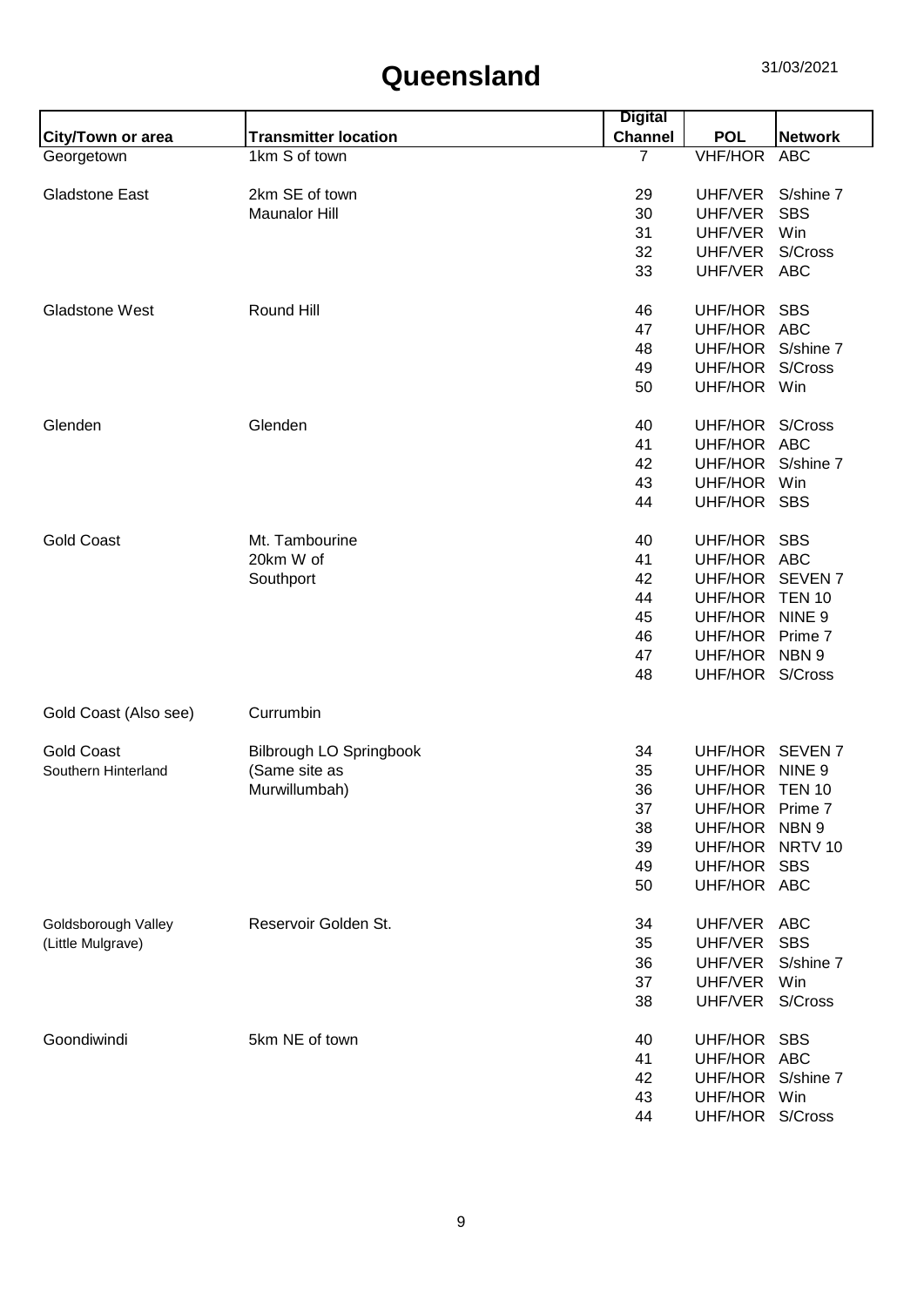|                      |                                 | <b>Digital</b> |                 |                |
|----------------------|---------------------------------|----------------|-----------------|----------------|
| City/Town or area    | <b>Transmitter location</b>     | <b>Channel</b> | <b>POL</b>      | <b>Network</b> |
| Gordonvale           | $1.2$ Km E of                   | 46             | UHF/HOR         | S/Cross        |
|                      | <b>Green Hill</b>               | 47             | UHF/HOR         | <b>SBS</b>     |
|                      |                                 | 48             | UHF/HOR         | ABC            |
|                      |                                 | 49             | UHF/HOR         | Win            |
|                      |                                 | 50             | UHF/HOR         | S/shine 7      |
| Gympie               | <b>Black Mountain</b>           | 40             | UHF/HOR         | <b>SBS</b>     |
| Cooroy district      | 32km SE of town                 | 41             | UHF/HOR ABC     |                |
|                      |                                 | 42             | UHF/HOR         | S/shine 7      |
|                      |                                 | 43             | UHF/HOR         | Win            |
|                      |                                 | 44             | UHF/HOR S/Cross |                |
| Gympie town          | Tozer hill                      | 46             | UHF/HOR Win     |                |
|                      |                                 | 47             | UHF/HOR         | S/Cross        |
|                      |                                 | 48             | <b>UHF/HOR</b>  | S/shine 7      |
|                      |                                 | 49             | UHF/HOR ABC     |                |
|                      |                                 | 50             | UHF/HOR SBS     |                |
| Herberton            | Jane St (dig)                   | 34             | UHF/HOR         | <b>SBS</b>     |
|                      |                                 | 35             | UHF/HOR ABC     |                |
|                      |                                 | 36             | UHF/HOR         | S/shine 7      |
|                      |                                 | 37             | UHF/HOR         | Win            |
|                      |                                 | 38             | UHF/HOR S/Cross |                |
| Hervey Bay           | <b>Ghost Hill</b>               | 41             | UHF/HOR ABC     |                |
| Also See Wide Bay    |                                 | 42             | UHF/HOR         | S/shine 7      |
|                      |                                 | 43             | UHF/HOR         | Win            |
|                      |                                 | 44             | UHF/HOR         | S/Cross        |
|                      |                                 | 45             | UHF/HOR SBS     |                |
| Hughendon            | Saleyards Rd                    | 8              | VHF/HOR ABC     |                |
|                      |                                 | 28             | <b>UHF/HOR</b>  | Cent 7         |
|                      | Alyss St                        | 30             | UHF/HOR         | Imparja        |
|                      |                                 | 32             | UHF/HOR S/Cross |                |
|                      |                                 | 34             | UHF/HOR SBS     |                |
| Ilfracombe<br>Ingham | See Longreach<br>See Townsville |                |                 |                |
|                      |                                 |                |                 |                |
| Injune               | 6km SW of town                  | $\,6$          | VHF/HOR ABC     |                |
| Isisford             | Water Tower St Helena St.       | 46             | UHF/VER         | <b>ABC</b>     |
|                      |                                 | 47             | UHF/VER         | <b>SBS</b>     |
|                      |                                 | 48             | UHF/VER         | Cent 7         |
|                      |                                 | 49             | UHF/VER         | Imparja        |
|                      |                                 | 50             | UHF/VER         | S/Cross 10     |

Innisfail See Cairns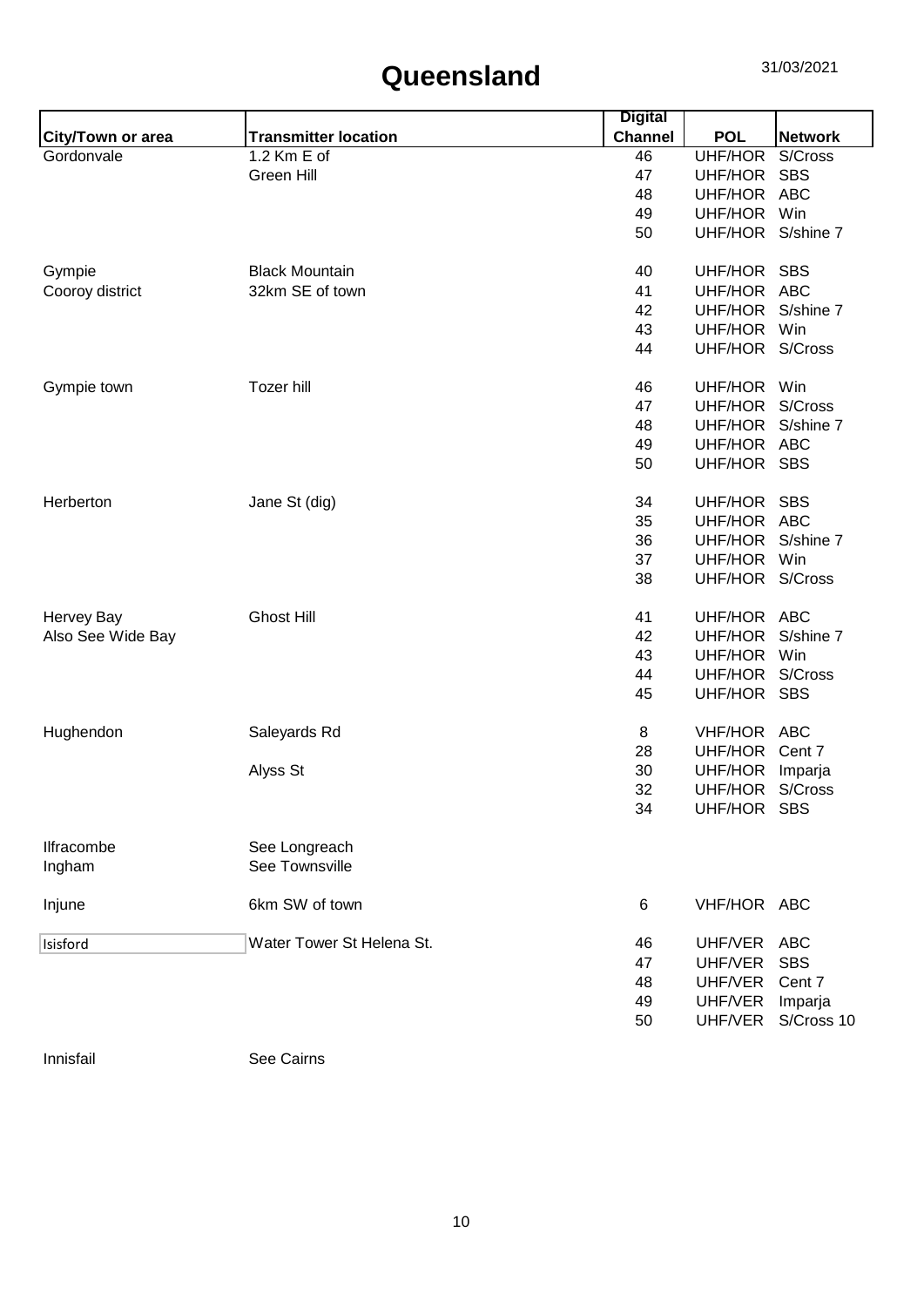|                          |                              | <b>Digital</b> |                   |                |
|--------------------------|------------------------------|----------------|-------------------|----------------|
| <b>City/Town or area</b> | <b>Transmitter location</b>  | <b>Channel</b> | <b>POL</b>        | <b>Network</b> |
| Jericho                  | 12km E of town               | 6              | <b>VHF/HOR</b>    | <b>ABC</b>     |
|                          | <b>Water Tower Darwin st</b> | 41             | UHF/VER           | Cent 7         |
|                          |                              | 43             | UHF/VER           | Imparja        |
|                          |                              | 45             | UHF/VER           | S/Cross        |
|                          |                              |                |                   | <b>SBS</b>     |
|                          |                              | 47             | UHF/VER           |                |
|                          |                              |                |                   |                |
| Jubilee Pocket           | See Flame Tree               |                |                   |                |
| Julia Creek              | Julia Creek                  | 11             | VHF/HOR ABC       |                |
| Jundah                   | <b>Garrick Street Jundah</b> | 41             | UHF/VER           | Cent 7         |
|                          |                              | 43             | UHF/VER           | Imparja        |
|                          |                              | 45             | UHF/VER           | S/Cross 10     |
|                          |                              | 47             | UHF/VER           | <b>SBS</b>     |
|                          |                              |                | UHF/VER ABC       |                |
|                          |                              | 49             |                   |                |
|                          |                              |                |                   |                |
| Karumba                  | Karumba Water tower          | $\overline{7}$ | VHF/HOR ABC       |                |
|                          |                              | 40             | UHF/HOR           | Cent 7         |
|                          |                              | 42             | UHF/HOR           | Imparja        |
|                          |                              | 44             | UHF/HOR           | S/Cross        |
|                          |                              | 46             | UHF/HOR SBS       |                |
| Kooralbyn                | <b>Resort Area</b>           | 29             | UHF/VER           | <b>ABC</b>     |
|                          |                              | 30             | UHF/VER           | S/shine 7      |
|                          |                              | 31             | UHF/VER           | Win            |
|                          |                              |                |                   |                |
|                          |                              | 32             | UHF/VER           | S/Cross        |
|                          |                              | 33             | UHF/VER           | <b>SBS</b>     |
| Kingaroy                 | See Darling Downs            |                |                   |                |
| Longreach                | 10km E of town               | 10             | VHF/HOR ABC       |                |
|                          |                              |                |                   |                |
|                          |                              | 11             | VHF/HOR SBS       |                |
|                          | Water Tower Wonga St         | 47             | UHF/VER Cent 7    |                |
|                          |                              | 49             | UHF/VER Imparja   |                |
|                          |                              | 51             | UHF/VER           | S/Cross        |
| Mackay                   | Mt Blackwood                 | 28             | UHF/HOR ABC       |                |
|                          | 30km W of town               | 29             | UHF/HOR           | <b>SBS</b>     |
|                          |                              | 30             | UHF/HOR S/shine 7 |                |
|                          |                              | 32             | UHF/HOR S/Cross   |                |
|                          |                              | 33             | UHF/HOR           | Win            |
|                          |                              |                |                   |                |
| Mareeba                  | 2km NW of town               | 40             | UHF/HOR           | <b>SBS</b>     |
|                          | <b>Tyrconnel Rd</b>          | 41             | UHF/HOR           | Win            |
|                          |                              | 42             | UHF/HOR ABC       |                |
|                          |                              | 43             | UHF/HOR S/shine 7 |                |
|                          |                              | 44             | UHF/HOR S/Cross   |                |
|                          |                              |                |                   |                |
| Maryborough              | See Wide Bay                 |                |                   |                |
| Meandarra                | Yellowcap Ridge              | 47             | UHF/HOR ABC       |                |
|                          |                              |                |                   |                |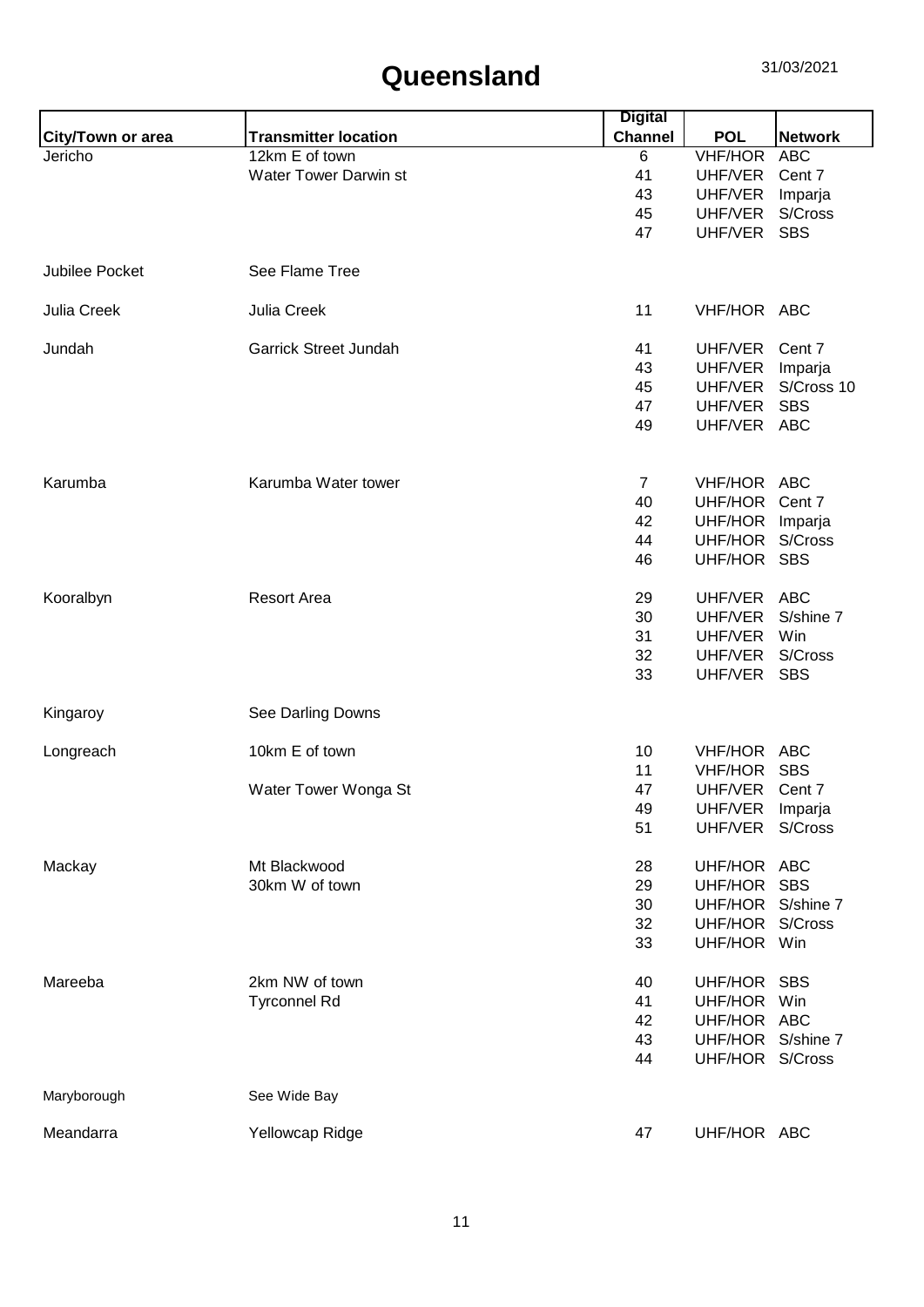|                      |                                 | <b>Digital</b> |                   |                |
|----------------------|---------------------------------|----------------|-------------------|----------------|
| City/Town or area    | <b>Transmitter location</b>     | <b>Channel</b> | <b>POL</b>        | <b>Network</b> |
| Miara CP             | Miara Rd                        | 29             | UHF/VER           | S/shine 7      |
|                      |                                 | 30             | UHF/VER           | S/Cross        |
|                      |                                 | 31             | UHF/VER           | <b>ABC</b>     |
|                      |                                 | 32             | UHF/VER           | Win            |
|                      |                                 | 33             | UHF/VER           | <b>SBS</b>     |
| Middlemount          | 1.5km E of town                 | 34             | UHF/VER           | <b>SBS</b>     |
|                      | Middlemount Hill                | 35             | UHF/VER           | <b>ABC</b>     |
|                      |                                 | 36             | UHF/VER           | S/shine 7      |
|                      |                                 | 37             | UHF/VER           | Win            |
|                      |                                 | 38             | UHF/VER           | S/Cross        |
| <b>Miles</b>         | 8km E of town                   | 40             | UHF/HOR           | <b>SBS</b>     |
|                      | Miles Hill                      | 41             | UHF/HOR ABC       |                |
|                      |                                 | 42             | UHF/HOR           | S/shine 7      |
|                      |                                 | 43             | UHF/HOR Win       |                |
|                      |                                 | 44             | UHF/HOR S/Cross   |                |
| Mirriam Vale         | 6km WSW of town, Westwood Range | 41             | UHF/VER ABC       |                |
| <b>Mission Beach</b> | Dunk Island                     | 46             | UHF/VER           | S/Cross        |
|                      |                                 | 47             | UHF/VER           | <b>SBS</b>     |
|                      |                                 | 48             | UHF/VER           | <b>ABC</b>     |
|                      |                                 | 49             | UHF/VER           | Win            |
|                      |                                 | 50             | UHF/VER S/shine 7 |                |
| Mitchell             | 15km SE of town                 | 12             | VHF/HOR ABC       |                |
|                      |                                 | 31             | UHF/HOR Imparja   |                |
|                      |                                 | 33             | UHF/HOR           | S/Cross        |
|                      |                                 | 35             | UHF/HOR Cent 7    |                |
|                      |                                 | 37             | UHF/HOR SBS       |                |
| Monto                | 16km SSE of town                | 41             | UHF/VER ABC       |                |
|                      | Mulgildie Plateau               | 42             | UHF/VER           | S/shine 7      |
|                      |                                 | 43             | UHF/VER           | Win            |
|                      |                                 | 44             | UHF/VER           | S/Cross        |
|                      |                                 | 45             | UHF/VER SBS       |                |
| Moonford             | Cania View MONTO                | 46             | UHF/VER           | SBS            |
|                      |                                 | 47             | UHF/VER           | <b>ABC</b>     |
|                      |                                 | 48             | UHF/VER           | S/shine 7      |
|                      |                                 | 49             | UHF/VER           | Win            |
|                      |                                 | 51             | UHF/VER S/Cross   |                |
| Moore Park CP        | Park St                         | 29             | UHF/VER           | S/shine 7      |
|                      |                                 | 30             | UHF/VER           | S/Cross        |
|                      |                                 | 31             | UHF/VER           | ABC            |
|                      |                                 | 32             | UHF/VER           | Win            |
|                      |                                 | 33             | UHF/VER SBS       |                |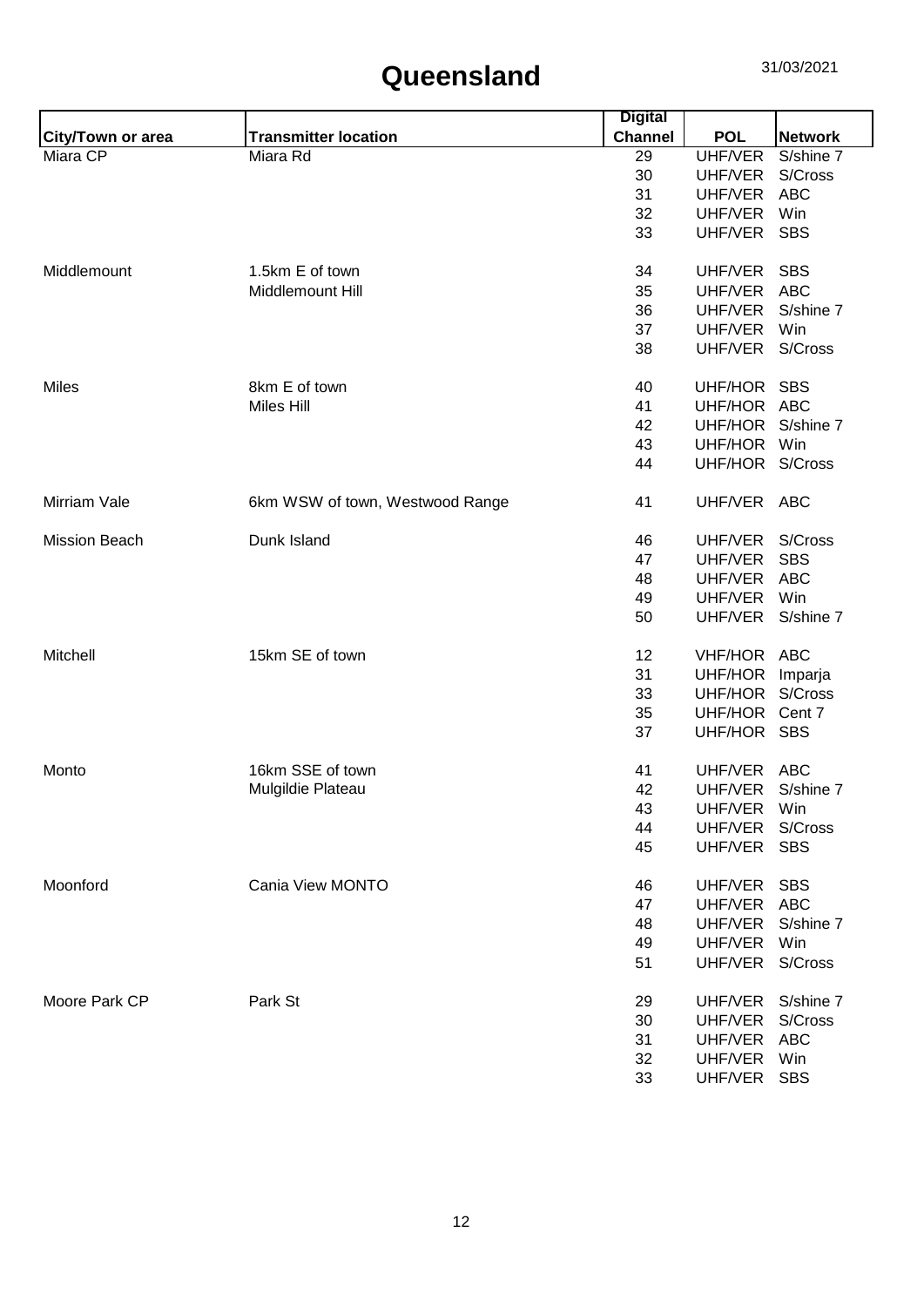|                     |                                    | <b>Digital</b> |                 |                |
|---------------------|------------------------------------|----------------|-----------------|----------------|
| City/Town or area   | <b>Transmitter location</b>        | <b>Channel</b> | <b>POL</b>      | <b>Network</b> |
| Moranbah District   | 30km ENE of town                   | 46             | UHF/VER         | S/Cross        |
|                     | Carborough Range                   | 47             | UHF/VER         | S/shine 7      |
|                     |                                    | 48             | UHF/VER         | <b>ABC</b>     |
|                     |                                    | 49             | UHF/VER         | Win            |
|                     |                                    | 50             | UHF/VER         | <b>SBS</b>     |
| Moranbah town       | <b>Water Tower</b>                 | 34             | UHF/VER         | <b>SBS</b>     |
|                     | <b>Clements St &amp; Mills Ave</b> | 35             | UHF/VER         | <b>ABC</b>     |
|                     |                                    | 36             | UHF/VER         | S/shine 7      |
|                     |                                    | 37             | UHF/VER         | Win            |
|                     |                                    | 38             | UHF/VER         | S/Cross        |
| Morven              | 10km S of town                     | 8              | VHF/HOR ABC     |                |
|                     | West & Roma                        | 41             | UHF/HOR         | Cent 7         |
|                     |                                    | 43             | UHF/HOR         | Imparja        |
|                     |                                    | 45             | UHF/HOR         | S/Cross        |
|                     |                                    | 47             | UHF/HOR SBS     |                |
| Mossman             | 3km NNE of town                    | 28             | UHF/VER         | <b>SBS</b>     |
|                     |                                    | 30             | UHF/VER         | S/shine 7      |
|                     |                                    | 31             | UHF/VER         | Win            |
|                     |                                    | 32             | UHF/VER         | S/Cross        |
|                     |                                    | 33             | UHF/VER ABC     |                |
|                     |                                    |                |                 |                |
| Mossman South       | Lot 2 Gorge view cres Mossman      | 34             | UHF/HOR         | <b>SBS</b>     |
|                     |                                    | 35             | UHF/HOR ABC     |                |
|                     |                                    | 36             | UHF/HOR         | S/shine 7      |
|                     |                                    | 37             | UHF/HOR         | Win            |
|                     |                                    | 39             | UHF/HOR S/Cross |                |
| <b>Mount Alford</b> | Mt Alford Road Via                 | 46             | UHF/VER         | S/shine 7      |
|                     |                                    | 47             | UHF/VER         | Win            |
|                     |                                    | 48             | UHF/VER         | S/Cross        |
|                     |                                    | 49             | UHF/VER         | ABC            |
|                     |                                    | 50             | UHF/VER SBS     |                |
| <b>Mount Garnet</b> | 1km SE of town                     | 35             | UHF/HOR ABC     |                |
|                     |                                    |                |                 |                |
| Mount Isa           | 3km SE of town                     | $\overline{7}$ | VHF/HOR ABC     |                |
|                     | <b>DCA Hill</b>                    | <b>9A</b>      | <b>VHF/HOR</b>  | <b>SBS</b>     |
|                     |                                    | 37             | UHF/HOR Prime 7 |                |
|                     | Emma Smith Vista                   | 39             | UHF/HOR         | Imparja        |
|                     |                                    | 41             | UHF/HOR S/Cross |                |
| <b>Mount Molloy</b> | 3km NNW of town                    | 42             | UHF/HOR ABC     |                |
| Mount Morgan        | Water Tower Jeannie St             | 46             | UHF/VER         | S/shine 7      |
|                     |                                    | 47             | UHF/VER         | Win            |
|                     |                                    | 48             | UHF/VER         | S/Cross        |
|                     |                                    | 49             | UHF/VER         | ABC            |
|                     |                                    | 50             | UHF/VER SBS     |                |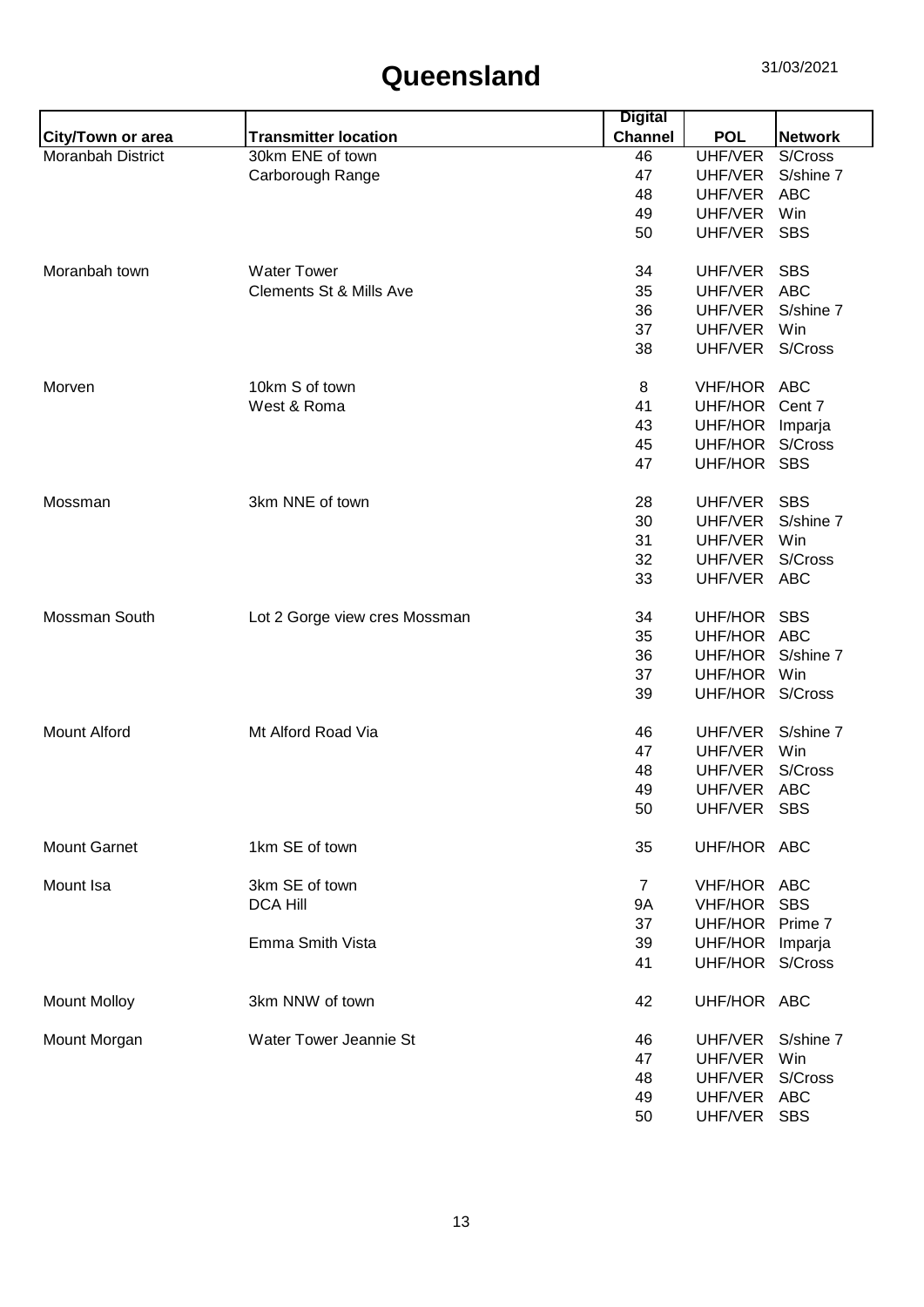|                      |                             | <b>Digital</b> |                   |                |
|----------------------|-----------------------------|----------------|-------------------|----------------|
| City/Town or area    | <b>Transmitter location</b> | <b>Channel</b> | <b>POL</b>        | <b>Network</b> |
| Moura                | 5km N of town               | 46             | UHF/VER           | <b>SBS</b>     |
|                      |                             | 47             | UHF/VER           | <b>ABC</b>     |
|                      |                             | 48             | UHF/VER           | S/shine 7      |
|                      |                             | 49             | UHF/VER           | Win            |
|                      |                             | 50             | UHF/VER           | S/Cross        |
| Mudjimba             | Mudjimba Beach Holiday Park | 34             | UHF/HOR           | S/shine 7      |
|                      |                             | 35             | UHF/HOR           | <b>SBS</b>     |
|                      |                             | 37             | UHF/HOR Win       |                |
|                      |                             | 38             | UHF/HOR           | S/Cross        |
|                      |                             | 39             | UHF/HOR ABC       |                |
| Mundubbera           | Lookout Rest area           | 41             | UHF/HOR ABC       |                |
|                      |                             | 42             | UHF/HOR           | S/shine 7      |
|                      |                             | 43             | UHF/HOR           | Win            |
|                      |                             | 44             | UHF/HOR S/Cross   |                |
|                      |                             | 45             | UHF/HOR SBS       |                |
| Murgon               | 6km N of town               | 41             | UHF/VER           | <b>ABC</b>     |
|                      | Mt. England                 | 42             | UHF/VER           | S/shine 7      |
|                      |                             | 43             | UHF/VER           | Win            |
|                      |                             | 44             | UHF/VER           | S/Cross        |
|                      |                             | 45             | UHF/VER           | <b>SBS</b>     |
|                      |                             |                |                   |                |
| Murwillumbah         | <b>Bilbrough Lookout</b>    | 29             | UHF/VER           | ABC            |
| (also listed in NSW) | Mt Springbrook              | 30             | UHF/VER           | S/shine 7      |
|                      | 24km N of town              | 31             | UHF/VER           | Win            |
|                      | (Same site as Gold Coast    | 32             | UHF/VER           | S/Cross        |
|                      | Southern)                   | 33             | UHF/VER           | <b>SBS</b>     |
| Muttaburra           | 1km S of town               | 11             | VHF/HOR ABC       |                |
|                      |                             | 40             | UHF/HOR           | Cent 7         |
|                      |                             | 42             | UHF/HOR           | Imparja        |
|                      |                             | 44             | UHF/HOR           | S/Cross        |
|                      |                             | 46             | UHF/HOR SBS       |                |
| Nambour              | 5km W of town               | 40             | UHF/HOR SBS       |                |
|                      | Dulong Lookout              | 41             | UHF/HOR ABC       |                |
|                      |                             | 42             | UHF/HOR           | S/shine 7      |
|                      |                             | 43             | UHF/HOR Win       |                |
|                      |                             | 44             | UHF/HOR S/Cross   |                |
| Nanango              | <b>Brisbane St</b>          | 46             | UHF/VER           | S/shine 7      |
|                      |                             | 47             | UHF/VER           | Win            |
|                      |                             | 48             | UHF/VER           | S/Cross        |
|                      |                             | 49             | UHF/VER           | ABC            |
|                      |                             | 50             | UHF/VER SBS       |                |
| Nebo                 | Smiths Hill                 | 35             | UHF/HOR ABC       |                |
|                      | 6km NNE of town             | 36             | UHF/HOR S/shine 7 |                |
|                      |                             | 37             | UHF/HOR Win       |                |
|                      |                             | 38             | UHF/HOR S/Cross   |                |
|                      |                             | 39             | UHF/HOR SBS       |                |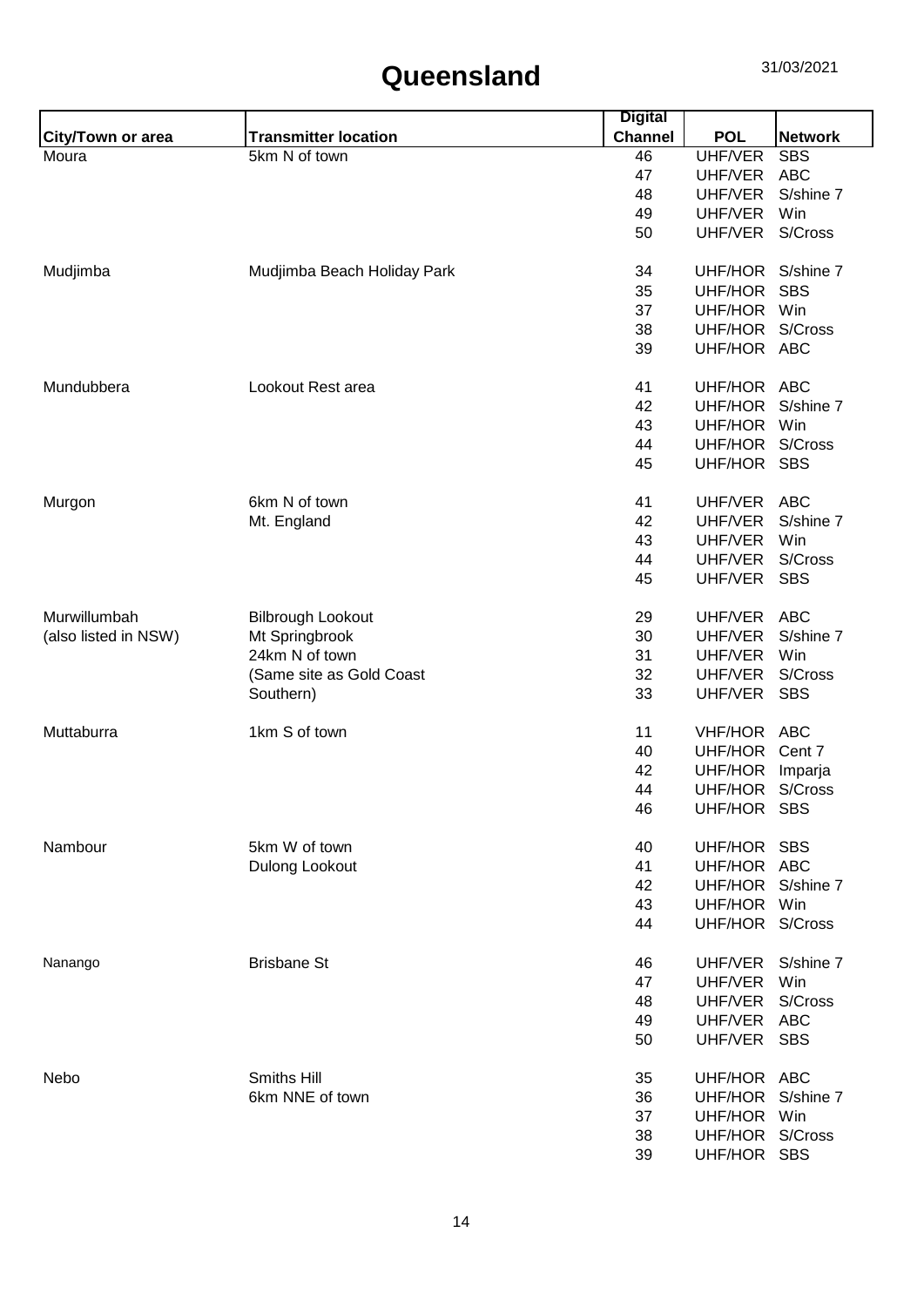|                   |                             | <b>Digital</b> |                   |                |
|-------------------|-----------------------------|----------------|-------------------|----------------|
| City/Town or area | <b>Transmitter location</b> | <b>Channel</b> | <b>POL</b>        | <b>Network</b> |
| Noosa             | 5km SW of town              | 40             | UHF/VER           | <b>SBS</b>     |
|                   | Sunrise Road                | 41             | UHF/VER           | <b>ABC</b>     |
|                   |                             | 42             | UHF/VER           | S/shine 7      |
|                   |                             | 43             | UHF/VER           | Win            |
|                   |                             | 44             | UHF/VER           | S/Cross        |
| Noosaville        | Noosa River Holiday Park    | 34             | UHF/HOR           | S/shine 7      |
|                   |                             | 35             | UHF/HOR           | <b>SBS</b>     |
|                   |                             | 37             | UHF/HOR           | Win            |
|                   |                             | 38             | UHF/HOR           | S/Cross        |
|                   |                             | 39             | UHF/HOR ABC       |                |
| Normanton         | <b>Hospital Hill</b>        | 8              | VHF/HOR ABC       |                |
|                   |                             | 41             | UHF/HOR           | Cent 7         |
|                   |                             | 43             | UHF/HOR           | Imparja        |
|                   |                             | 45             | UHF/HOR           | S/Cross        |
|                   |                             | 47             | UHF/HOR SBS       |                |
| Peregian Beach    | Water Tower Dav Low Way     | 29             | UHF/VER           | <b>ABC</b>     |
|                   |                             | 30             | UHF/VER           | S/shine 7      |
|                   |                             | 31             | UHF/VER           | Win            |
|                   |                             | 32             | UHF/VER           | S/Cross        |
|                   |                             |                |                   | <b>SBS</b>     |
|                   |                             | 33             | UHF/VER           |                |
| Point Arkwright   | Luther Hghts Youth Camp     | 29             | UHF/VER           | <b>ABC</b>     |
|                   |                             | 30             | UHF/VER           | S/shine 7      |
|                   |                             | 31             | UHF/VER           | Win            |
|                   |                             | 32             | UHF/VER           | S/Cross        |
|                   |                             | 33             | UHF/VER           | <b>SBS</b>     |
| Port Douglas      | <b>Flagstaff Hill</b>       | 46             | UHF/VER           | <b>SBS</b>     |
|                   |                             | 47             | UHF/VER           | <b>ABC</b>     |
|                   |                             | 48             | UHF/VER           | S/shine 7      |
|                   |                             | 49             | UHF/VER           | Win            |
|                   |                             | 50             | UHF/VER           | S/Cross        |
| Proserpine        | <b>Mount Lucas</b>          | 40             | UHF/HOR           | <b>SBS</b>     |
|                   | 10km N of town              | 42             | UHF/HOR           | S/shine 7      |
|                   |                             | 43             | UHF/HOR           | Win            |
|                   |                             | 44             | UHF/HOR           | S/Cross        |
|                   |                             | 45             | UHF/HOR ABC       |                |
| Quilpie           | Pegler & Chipu Sts          | 9              | VHF/HOR ABC       |                |
|                   |                             | 40             | UHF/HOR           | Cent 7         |
|                   |                             | 42             | UHF/HOR Imparja   |                |
|                   |                             | 44             | UHF/HOR           | S/Cross        |
|                   |                             | 46             | UHF/HOR SBS       |                |
| Rainbow Beach     | Kurrawa Rd sports field     | 34             | UHF/HOR SBS       |                |
|                   |                             | 35             | UHF/HOR ABC       |                |
|                   |                             | 37             | UHF/HOR Win       |                |
|                   |                             | 38             | UHF/HOR S/Cross   |                |
|                   |                             | 39             | UHF/HOR S/shine 7 |                |
|                   |                             |                |                   |                |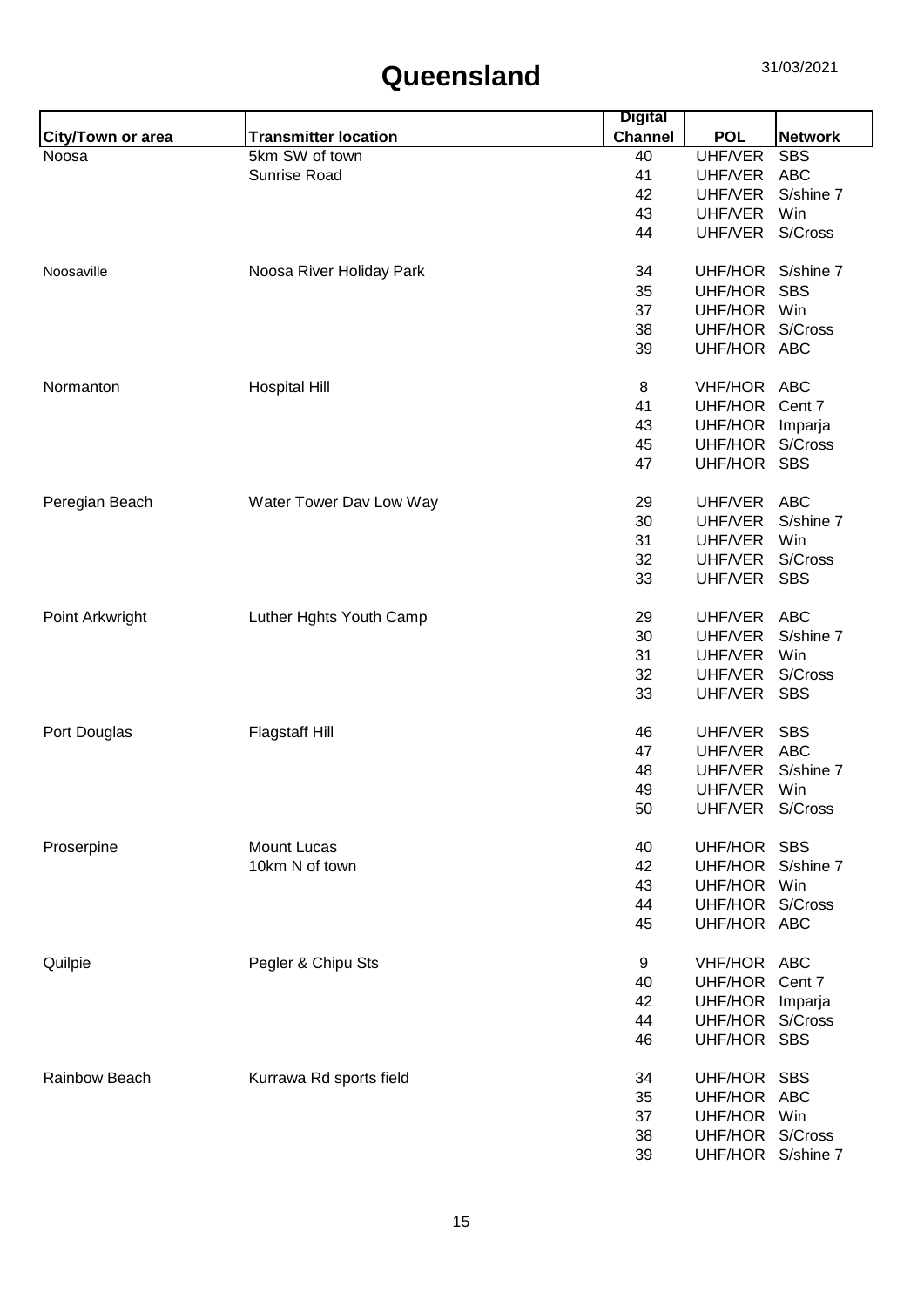|                           |                             | <b>Digital</b> |                   |                |
|---------------------------|-----------------------------|----------------|-------------------|----------------|
| City/Town or area         | <b>Transmitter location</b> | <b>Channel</b> | <b>POL</b>        | <b>Network</b> |
| Rathdowney                | John Street Reservoir       | 29             | UHF/VER           | <b>ABC</b>     |
|                           |                             | 30             | UHF/VER           | S/shine 7      |
|                           |                             | 31             | UHF/VER           | Win            |
|                           |                             | 32             | UHF/VER           | S/Cross        |
|                           |                             | 33             | UHF/VER           | <b>SBS</b>     |
| Ravenshoe                 | <b>Bald Rock</b>            | 40             | UHF/VER           | <b>SBS</b>     |
|                           | 2km W of town               | 41             | UHF/VER           | Win            |
|                           |                             | 42             | UHF/VER           | ABC            |
|                           |                             | 43             | UHF/VER           | S/shine 7      |
|                           |                             | 44             | UHF/VER S/Cross   |                |
| Redlynch Valley           | North of park               | 46             | UHF/HOR S/shine 7 |                |
| Cairns (Crystal Cascades) | Mt Williams                 | 47             | UHF/HOR ABC       |                |
|                           |                             | 48             | UHF/HOR           | <b>SBS</b>     |
|                           |                             | 49             | UHF/HOR Win       |                |
|                           |                             | 50             | UHF/HOR S/Cross   |                |
| Richmond                  | 12km SSE of town            | $\overline{7}$ | VHF/HOR ABC       |                |
|                           |                             | 40             | UHF/HOR           | Cent 7         |
|                           | Water tower Caravan park    | 42             | UHF/HOR Imparja   |                |
|                           |                             | 44             | UHF/HOR           | S/Cross        |
|                           |                             | 46             | UHF/HOR SBS       |                |
| Rockhampton               | Mt. Hopeful                 | 34             | UHF/HOR ABC       |                |
|                           | 40km S of city              | 35             | UHF/HOR           | Win            |
|                           |                             | 36             | UHF/HOR S/Cross   |                |
|                           |                             | 37             | UHF/HOR           | <b>SBS</b>     |
|                           |                             | 38             | UHF/HOR S/shine 7 |                |
| Rockhampton East          | Frenchville                 | 40             | UHF/HOR           | <b>SBS</b>     |
|                           | Forbes Avenue               | 41             | UHF/HOR ABC       |                |
|                           |                             | 42             | UHF/HOR           | S/shine 7      |
|                           |                             | 43             | UHF/HOR           | Win            |
|                           |                             | 44             | UHF/HOR S/Cross   |                |
| Roma                      | Timbury Hill 7km E          | 7              | VHF/HOR SBS       |                |
|                           |                             | 8              | VHF/HOR ABC       |                |
|                           |                             | 34             | UHF/HOR           | Cent. 7        |
|                           | Bowen St                    | 36             | UHF/HOR Imparja   |                |
|                           |                             | 38             | UHF/HOR S/Cross   |                |
| Sapphire/Rubyvale         | Freedom Rd                  | 46             | UHF/VER           | <b>SBS</b>     |
|                           |                             | 47             | UHF/VER           | <b>ABC</b>     |
|                           |                             | 48             | UHF/VER           | S/shine 7      |
|                           |                             | 49             | UHF/VER           | Win            |
|                           |                             | 50             | UHF/VER S/Cross   |                |
| Sarina                    | Sarina Beach Rd             | 41             | UHF/VER ABC       |                |
|                           |                             | 42             | UHF/VER           | S/shine 7      |
|                           |                             | 43             | UHF/VER           | Win            |
|                           |                             | 44             | UHF/VER           | S/Cross        |
|                           |                             | 45             | UHF/VER           | <b>SBS</b>     |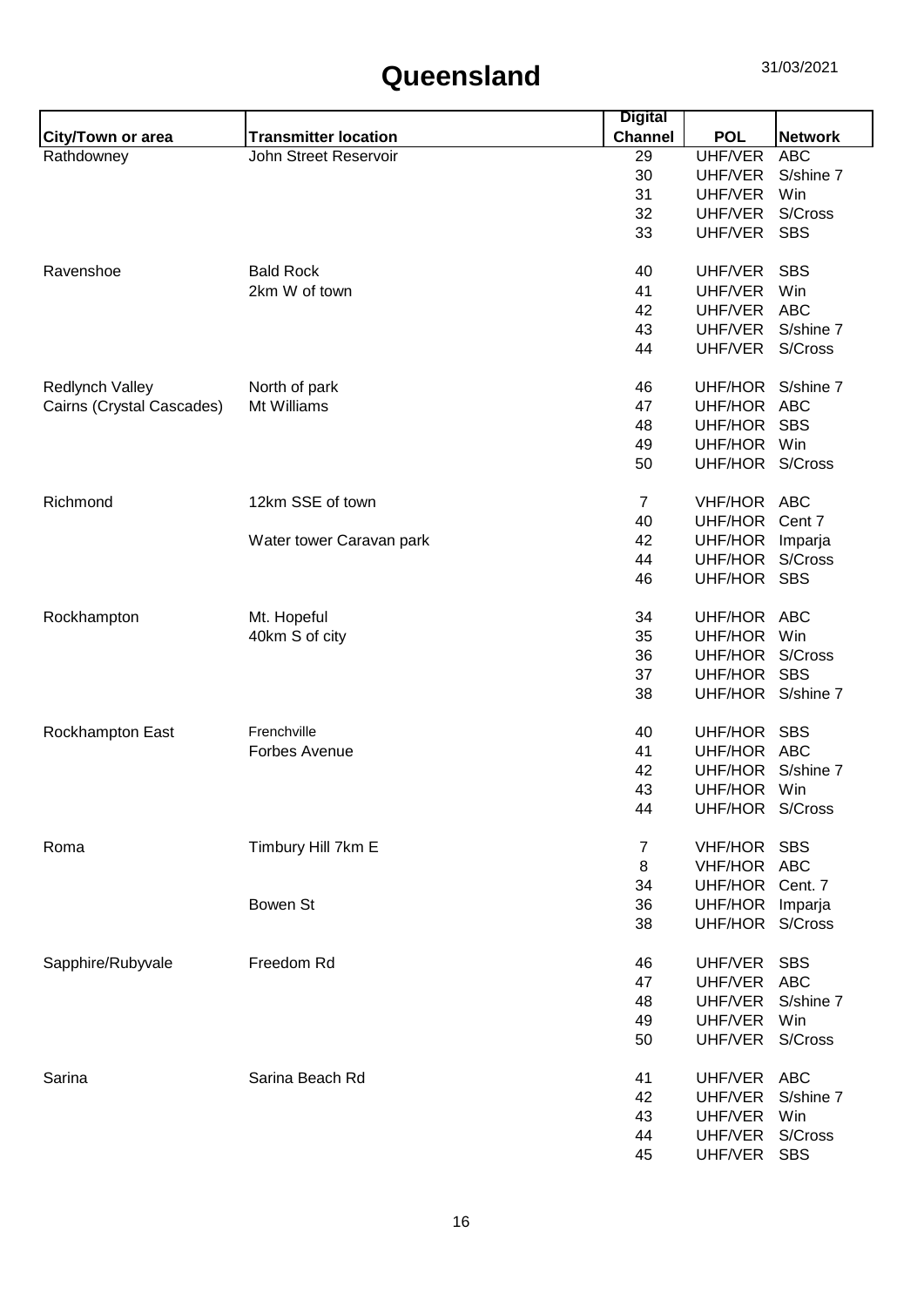|                             |                                           | <b>Digital</b> |                   |                |
|-----------------------------|-------------------------------------------|----------------|-------------------|----------------|
| City/Town or area           | <b>Transmitter location</b>               | <b>Channel</b> | <b>POL</b>        | <b>Network</b> |
| Shute Harbour               | Mt. Rooper                                | 46             | <b>UHF/HOR</b>    | <b>SBS</b>     |
|                             | 3km N of town                             | 47             | UHF/HOR ABC       |                |
|                             |                                           | 48             | UHF/HOR           | S/shine 7      |
|                             |                                           | 49             | UHF/HOR           | Win            |
|                             |                                           | 50             | UHF/HOR S/Cross   |                |
|                             |                                           |                |                   |                |
| <b>Southern Downs</b>       | 14k NW of Stanthorpe                      | 34             | UHF/HOR S/shine 7 |                |
| (Stanthorpe)                | Passchendaele                             | 35             | UHF/HOR           | <b>ABC</b>     |
|                             |                                           | 37             | UHF/HOR           | Win            |
|                             |                                           | 38             | UHF/HOR           | S/Cross        |
|                             |                                           | 39             | UHF/HOR           | <b>SBS</b>     |
|                             |                                           |                |                   |                |
| Springsure                  | 6km E of town                             | 40             | UHF/VER           | <b>SBS</b>     |
|                             | Roddas Lookout                            | 41             | UHF/VER           | <b>ABC</b>     |
|                             |                                           |                |                   |                |
|                             |                                           | 43             | UHF/VER           | Win            |
|                             |                                           | 44             | UHF/VER           | S/shine 7      |
|                             |                                           | 45             | UHF/VER           | S/Cross        |
|                             |                                           |                |                   |                |
| St. George                  | 6km NNW of town                           | 10             | <b>VHF/HOR</b>    | <b>SBS</b>     |
|                             |                                           | 12             | VHF/HOR ABC       |                |
|                             | Grey St & Klinge La                       | 41             | UHF/HOR           | Cent 7         |
|                             |                                           | 43             | UHF/HOR           | Imparja        |
|                             |                                           | 45             | UHF/HOR S/Cross   |                |
|                             |                                           |                |                   |                |
| St Lawrence                 | Sportsground                              | 40             | UHF/VER           | <b>SBS</b>     |
|                             |                                           | 41             | UHF/VER           | <b>ABC</b>     |
|                             |                                           | 42             | UHF/VER           | Cent 7         |
|                             |                                           | 43             | UHF/VER           | Imparja        |
|                             |                                           | 44             | UHF/VER           | S/Cross        |
| Stonehenge                  | Broadcast Site 20 Stratford st STONEHENGE | 40             | UHF/VER           | Cent 7         |
|                             |                                           | 42             | UHF/VER           | Imparja        |
|                             |                                           | 44             | UHF/VER           | S/Cross        |
|                             |                                           | 46             | UHF/VER           | <b>SBS</b>     |
|                             |                                           |                |                   |                |
|                             |                                           | 48             | UHF/VER ABC       |                |
| <b>Stuart</b>               | Partington Rail Yard                      | 46             | UHF/HOR ABC       |                |
|                             |                                           | 47             | UHF/HOR           | S/shine 7      |
|                             |                                           | 48             | UHF/HOR S/Cross   |                |
|                             |                                           | 49             | UHF/HOR           | Win            |
|                             |                                           |                |                   |                |
|                             |                                           | 51             | UHF/HOR SBS       |                |
| <b>Sunshine Coast North</b> | <b>Bald Knob</b>                          | 46             | UHF/HOR           | Win            |
| (Maroochydore)              | 22km SW of town                           | 47             | UHF/HOR           | S/Cross        |
|                             |                                           | 48             | UHF/HOR S/shine 7 |                |
|                             | See also Nambour                          |                | UHF/HOR ABC       |                |
|                             |                                           | 49             |                   |                |
|                             |                                           | 50             | UHF/HOR SBS       |                |
| <b>Sunshine Coast South</b> | <b>Bald Knob</b>                          | 34             | UHF/HOR BTQ 7     |                |
|                             | 22km SW of town                           | 35             | UHF/HOR           | <b>SBS</b>     |
|                             |                                           | 37             | UHF/HOR QTQ9      |                |
|                             |                                           |                | UHF/HOR TEN       |                |
|                             |                                           | 38             |                   |                |
|                             |                                           | 39             | UHF/HOR ABC       |                |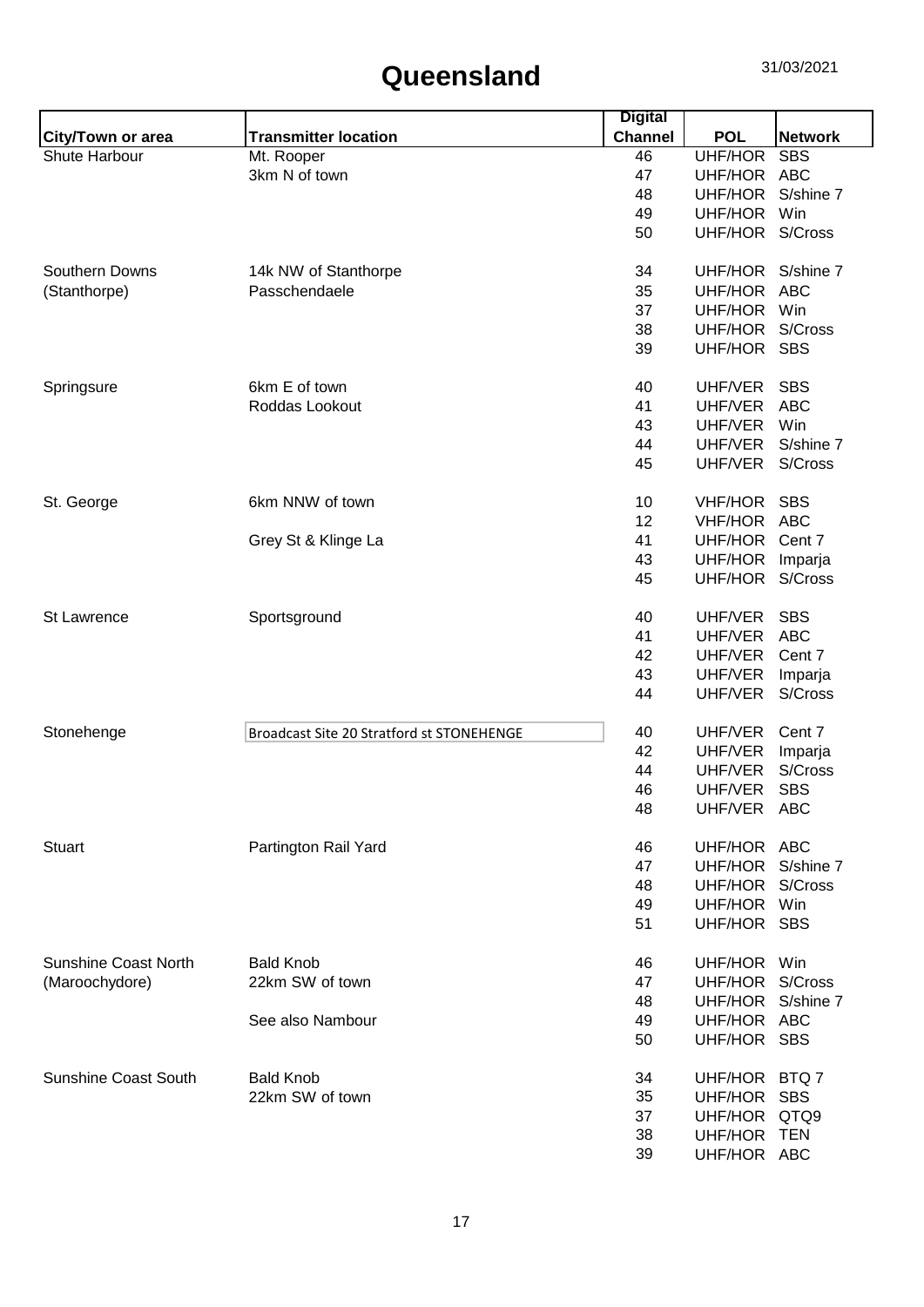|                   |                             | <b>Digital</b> |                            |                   |
|-------------------|-----------------------------|----------------|----------------------------|-------------------|
| City/Town or area | <b>Transmitter location</b> | <b>Channel</b> | <b>POL</b>                 | <b>Network</b>    |
| Surat             | Mt. Walpanara               | 10             | <b>VHF/HOR</b>             | <b>ABC</b>        |
|                   |                             |                |                            |                   |
| Tambo             | 4km NnE of town             | $\overline{7}$ | VHF/HOR ABC                |                   |
|                   |                             | 28             | UHF/HOR                    | Cent 7            |
|                   |                             | 30             | UHF/HOR                    | Imparja           |
|                   |                             | 32             | UHF/HOR                    | CDT <sub>10</sub> |
|                   |                             | 34             | UHF/HOR SBS                |                   |
| Tara              | Fry & Smallcombe Sts        | 41             | UHF/VER ABC                |                   |
|                   |                             | 42             | UHF/VER                    | S/shine 7         |
|                   |                             | 43             | UHF/VER                    | Win               |
|                   |                             | 44             | UHF/VER                    | S/Cross           |
|                   |                             | 40             | UHF/VER                    | <b>SBS</b>        |
| Taroom            | <b>Cranmer St</b>           | 10             | VHF/HOR ABC                |                   |
| Texas             | 3km E of town               | 41             | UHF/HOR ABC                |                   |
|                   |                             | 42             | UHF/HOR                    | S/shine 7         |
|                   |                             | 43             | UHF/HOR                    | Win               |
|                   |                             | 44             | UHF/HOR S/Cross            |                   |
|                   |                             | 45             | UHF/HOR SBS                |                   |
|                   |                             |                |                            |                   |
| Theodore          | 2km WSW of town             | 41             | UHF/VER ABC                |                   |
| Thursday Island   | Green Hill                  | 9              | VHF/HOR ABC                |                   |
|                   |                             | 28             | UHF/HOR                    | Cent 7            |
|                   |                             | 30             | UHF/HOR IMP                |                   |
|                   |                             | 32             | UHF/HOR                    | S/Cross           |
|                   |                             | 34             | VHF/HOR SBS                |                   |
| Tieri/Old Malvern | Talagai Ave                 | 35             | UHF/HOR ABC                |                   |
|                   |                             | 36             | UHF/HOR                    | S/shine 7         |
|                   |                             | 37             | UHF/HOR                    | Win               |
|                   |                             | 38             | UHF/HOR S/Cross            |                   |
|                   |                             | 39             | UHF/HOR                    | <b>SBS</b>        |
| Tin Can Bay       | Water tower Squire St       | 34             | UHF/VER                    | <b>SBS</b>        |
|                   |                             | 35             | UHF/VER                    | <b>ABC</b>        |
|                   |                             | 37             | UHF/VER                    | Win               |
|                   |                             | 38             | UHF/VER                    | S/Cross           |
|                   |                             | 39             | UHF/VER                    | S/shine 7         |
|                   |                             |                |                            |                   |
| Toowoomba         | Mt. Lofty                   | 46             | UHF/HOR SBS<br>UHF/HOR ABC |                   |
|                   | 2km NE of city              | 47             |                            |                   |
|                   |                             | 48             | UHF/HOR                    | S/shine 7         |
|                   |                             | 49             | UHF/HOR                    | Win               |
|                   |                             | 50             | UHF/HOR S/Cross            |                   |
| Toowoomba East    | Light FM Picnic Point       | 40             | UHF/HOR                    | <b>SBS</b>        |
|                   |                             | 41             | UHF/HOR ABC                |                   |
|                   |                             | 42             | UHF/HOR                    | S/shine 7         |
|                   |                             | 43             | UHF/HOR                    | Win               |
|                   |                             | 44             | UHF/HOR S/Cross            |                   |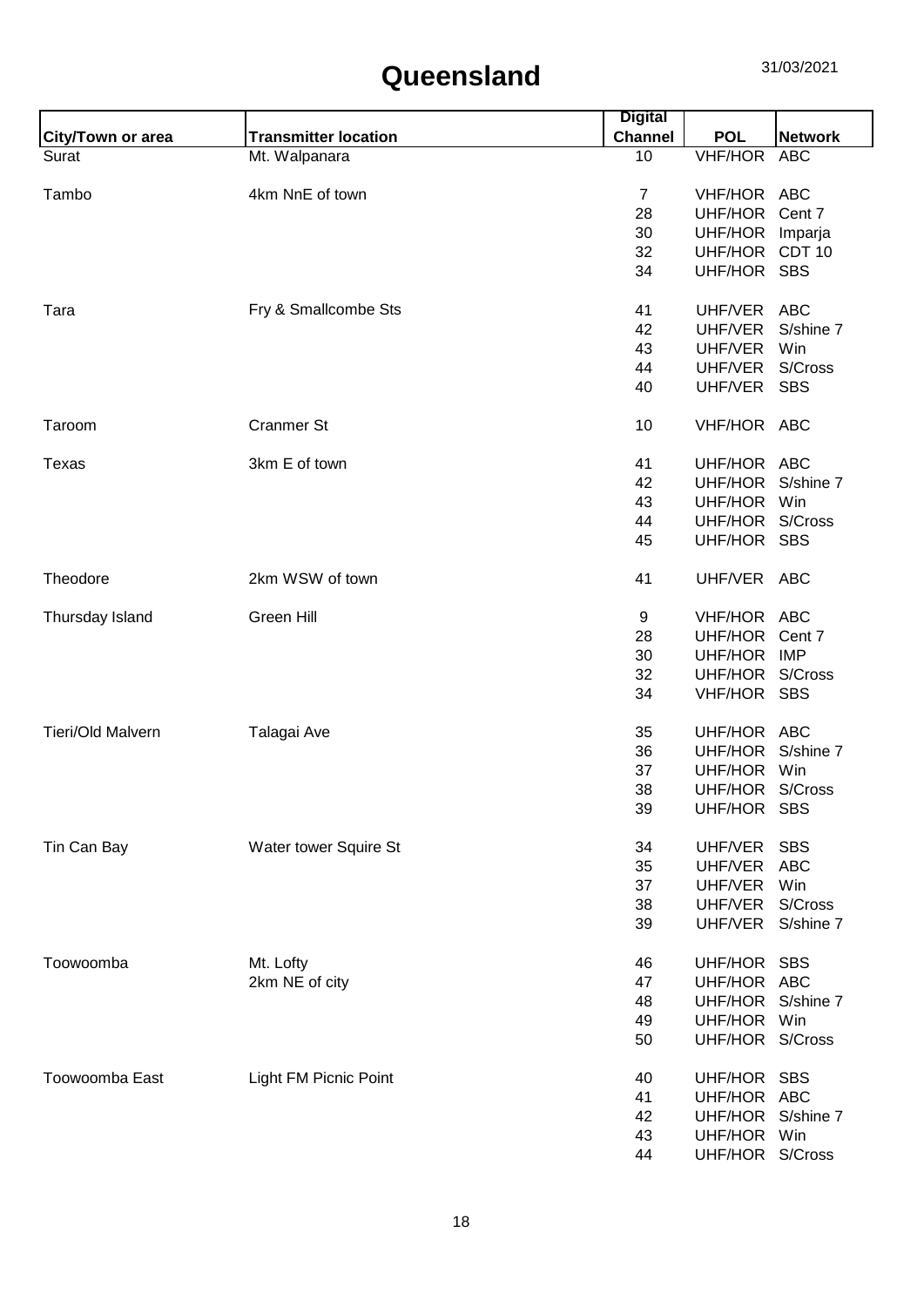| <b>POL</b><br><b>Transmitter location</b><br><b>Channel</b><br><b>Network</b><br>City/Town or area<br><b>UHF/VER</b><br>Toowoomba South<br><b>SBS</b><br>Top camp Merlin Rd<br>40<br>ABC<br>41<br>UHF/VER<br>42<br>UHF/VER<br>S/shine 7<br>UHF/VER<br>Win<br>43<br>44<br>UHF/VER<br>S/Cross<br>Townsville<br>Mt. Stuart<br>UHF/HOR ABC<br>34<br>10km SW of city<br>UHF/HOR<br>Win<br>35<br>36<br>UHF/HOR<br>S/Cross<br>UHF/HOR SBS<br>37<br>38<br>UHF/HOR S/shine 7<br><b>Townsville North</b><br>Yarrawon<br>UHF/HOR ABC<br>46<br>S/shine 7<br>47<br>UHF/HOR<br>S/Cross<br>UHF/HOR<br>48<br>UHF/HOR Win<br>49<br>51<br>UHF/HOR SBS<br>Mt. Myrtle<br>Tully<br>40<br>UHF/VER<br>Win<br>10km NE of town<br><b>ABC</b><br>41<br>UHF/VER<br>S/shine 7<br>UHF/VER<br>42<br>44<br>UHF/VER<br>S/Cross<br>UHF/VER SBS<br>45<br>10km N of town<br>Wandoan<br>47<br>UHF/HOR ABC<br><b>BUCHAN POINT</b><br>42<br>UHF/HOR ABC<br>Wangetti/Ellis Beach<br>Warwick<br>4km NE of town<br>UHF/HOR ABC<br>41<br>Quarry Mt Tabor<br>42<br>UHF/HOR<br>S/shine 7<br>43<br>UHF/HOR Win<br>UHF/HOR<br>S/Cross<br>44<br>UHF/HOR SBS<br>45<br><b>Tonkin Rd</b><br>Weipa<br>6<br>VHF/HOR ABC<br><b>Water Tower</b><br>28<br>UHF/HOR<br>Cent 7<br>30<br>UHF/HOR Imparja<br>32<br>S/Cross<br>UHF/HOR<br>UHF/HOR SBS<br>34<br><b>SBS</b><br>Wide Bay<br>Mt. Goonaneman<br>VHF/VER<br>6<br>Maryborough district<br>56km WNW of town<br>VHF/VER<br>S/shine 7<br>$\overline{7}$<br>S/Cross<br>VHF/VER<br>8<br>VHF/VER<br>10<br>Win<br>VHF/VER<br>ABC<br>11<br><b>WILLOWS GEMFIELDS</b><br>UHF/VER<br><b>SBS</b><br>Willows<br>46<br>ABC<br>47<br>UHF/VER<br>UHF/VER<br>Cent 7<br>48<br>UHF/VER<br>49<br>Imparja |  | <b>Digital</b> |         |         |
|----------------------------------------------------------------------------------------------------------------------------------------------------------------------------------------------------------------------------------------------------------------------------------------------------------------------------------------------------------------------------------------------------------------------------------------------------------------------------------------------------------------------------------------------------------------------------------------------------------------------------------------------------------------------------------------------------------------------------------------------------------------------------------------------------------------------------------------------------------------------------------------------------------------------------------------------------------------------------------------------------------------------------------------------------------------------------------------------------------------------------------------------------------------------------------------------------------------------------------------------------------------------------------------------------------------------------------------------------------------------------------------------------------------------------------------------------------------------------------------------------------------------------------------------------------------------------------------------------------------------------------------------------------------------------------|--|----------------|---------|---------|
|                                                                                                                                                                                                                                                                                                                                                                                                                                                                                                                                                                                                                                                                                                                                                                                                                                                                                                                                                                                                                                                                                                                                                                                                                                                                                                                                                                                                                                                                                                                                                                                                                                                                                  |  |                |         |         |
|                                                                                                                                                                                                                                                                                                                                                                                                                                                                                                                                                                                                                                                                                                                                                                                                                                                                                                                                                                                                                                                                                                                                                                                                                                                                                                                                                                                                                                                                                                                                                                                                                                                                                  |  |                |         |         |
|                                                                                                                                                                                                                                                                                                                                                                                                                                                                                                                                                                                                                                                                                                                                                                                                                                                                                                                                                                                                                                                                                                                                                                                                                                                                                                                                                                                                                                                                                                                                                                                                                                                                                  |  |                |         |         |
|                                                                                                                                                                                                                                                                                                                                                                                                                                                                                                                                                                                                                                                                                                                                                                                                                                                                                                                                                                                                                                                                                                                                                                                                                                                                                                                                                                                                                                                                                                                                                                                                                                                                                  |  |                |         |         |
|                                                                                                                                                                                                                                                                                                                                                                                                                                                                                                                                                                                                                                                                                                                                                                                                                                                                                                                                                                                                                                                                                                                                                                                                                                                                                                                                                                                                                                                                                                                                                                                                                                                                                  |  |                |         |         |
|                                                                                                                                                                                                                                                                                                                                                                                                                                                                                                                                                                                                                                                                                                                                                                                                                                                                                                                                                                                                                                                                                                                                                                                                                                                                                                                                                                                                                                                                                                                                                                                                                                                                                  |  |                |         |         |
|                                                                                                                                                                                                                                                                                                                                                                                                                                                                                                                                                                                                                                                                                                                                                                                                                                                                                                                                                                                                                                                                                                                                                                                                                                                                                                                                                                                                                                                                                                                                                                                                                                                                                  |  |                |         |         |
|                                                                                                                                                                                                                                                                                                                                                                                                                                                                                                                                                                                                                                                                                                                                                                                                                                                                                                                                                                                                                                                                                                                                                                                                                                                                                                                                                                                                                                                                                                                                                                                                                                                                                  |  |                |         |         |
|                                                                                                                                                                                                                                                                                                                                                                                                                                                                                                                                                                                                                                                                                                                                                                                                                                                                                                                                                                                                                                                                                                                                                                                                                                                                                                                                                                                                                                                                                                                                                                                                                                                                                  |  |                |         |         |
|                                                                                                                                                                                                                                                                                                                                                                                                                                                                                                                                                                                                                                                                                                                                                                                                                                                                                                                                                                                                                                                                                                                                                                                                                                                                                                                                                                                                                                                                                                                                                                                                                                                                                  |  |                |         |         |
|                                                                                                                                                                                                                                                                                                                                                                                                                                                                                                                                                                                                                                                                                                                                                                                                                                                                                                                                                                                                                                                                                                                                                                                                                                                                                                                                                                                                                                                                                                                                                                                                                                                                                  |  |                |         |         |
|                                                                                                                                                                                                                                                                                                                                                                                                                                                                                                                                                                                                                                                                                                                                                                                                                                                                                                                                                                                                                                                                                                                                                                                                                                                                                                                                                                                                                                                                                                                                                                                                                                                                                  |  |                |         |         |
|                                                                                                                                                                                                                                                                                                                                                                                                                                                                                                                                                                                                                                                                                                                                                                                                                                                                                                                                                                                                                                                                                                                                                                                                                                                                                                                                                                                                                                                                                                                                                                                                                                                                                  |  |                |         |         |
|                                                                                                                                                                                                                                                                                                                                                                                                                                                                                                                                                                                                                                                                                                                                                                                                                                                                                                                                                                                                                                                                                                                                                                                                                                                                                                                                                                                                                                                                                                                                                                                                                                                                                  |  |                |         |         |
|                                                                                                                                                                                                                                                                                                                                                                                                                                                                                                                                                                                                                                                                                                                                                                                                                                                                                                                                                                                                                                                                                                                                                                                                                                                                                                                                                                                                                                                                                                                                                                                                                                                                                  |  |                |         |         |
|                                                                                                                                                                                                                                                                                                                                                                                                                                                                                                                                                                                                                                                                                                                                                                                                                                                                                                                                                                                                                                                                                                                                                                                                                                                                                                                                                                                                                                                                                                                                                                                                                                                                                  |  |                |         |         |
|                                                                                                                                                                                                                                                                                                                                                                                                                                                                                                                                                                                                                                                                                                                                                                                                                                                                                                                                                                                                                                                                                                                                                                                                                                                                                                                                                                                                                                                                                                                                                                                                                                                                                  |  |                |         |         |
|                                                                                                                                                                                                                                                                                                                                                                                                                                                                                                                                                                                                                                                                                                                                                                                                                                                                                                                                                                                                                                                                                                                                                                                                                                                                                                                                                                                                                                                                                                                                                                                                                                                                                  |  |                |         |         |
|                                                                                                                                                                                                                                                                                                                                                                                                                                                                                                                                                                                                                                                                                                                                                                                                                                                                                                                                                                                                                                                                                                                                                                                                                                                                                                                                                                                                                                                                                                                                                                                                                                                                                  |  |                |         |         |
|                                                                                                                                                                                                                                                                                                                                                                                                                                                                                                                                                                                                                                                                                                                                                                                                                                                                                                                                                                                                                                                                                                                                                                                                                                                                                                                                                                                                                                                                                                                                                                                                                                                                                  |  |                |         |         |
|                                                                                                                                                                                                                                                                                                                                                                                                                                                                                                                                                                                                                                                                                                                                                                                                                                                                                                                                                                                                                                                                                                                                                                                                                                                                                                                                                                                                                                                                                                                                                                                                                                                                                  |  |                |         |         |
|                                                                                                                                                                                                                                                                                                                                                                                                                                                                                                                                                                                                                                                                                                                                                                                                                                                                                                                                                                                                                                                                                                                                                                                                                                                                                                                                                                                                                                                                                                                                                                                                                                                                                  |  |                |         |         |
|                                                                                                                                                                                                                                                                                                                                                                                                                                                                                                                                                                                                                                                                                                                                                                                                                                                                                                                                                                                                                                                                                                                                                                                                                                                                                                                                                                                                                                                                                                                                                                                                                                                                                  |  |                |         |         |
|                                                                                                                                                                                                                                                                                                                                                                                                                                                                                                                                                                                                                                                                                                                                                                                                                                                                                                                                                                                                                                                                                                                                                                                                                                                                                                                                                                                                                                                                                                                                                                                                                                                                                  |  |                |         |         |
|                                                                                                                                                                                                                                                                                                                                                                                                                                                                                                                                                                                                                                                                                                                                                                                                                                                                                                                                                                                                                                                                                                                                                                                                                                                                                                                                                                                                                                                                                                                                                                                                                                                                                  |  |                |         |         |
|                                                                                                                                                                                                                                                                                                                                                                                                                                                                                                                                                                                                                                                                                                                                                                                                                                                                                                                                                                                                                                                                                                                                                                                                                                                                                                                                                                                                                                                                                                                                                                                                                                                                                  |  |                |         |         |
|                                                                                                                                                                                                                                                                                                                                                                                                                                                                                                                                                                                                                                                                                                                                                                                                                                                                                                                                                                                                                                                                                                                                                                                                                                                                                                                                                                                                                                                                                                                                                                                                                                                                                  |  |                |         |         |
|                                                                                                                                                                                                                                                                                                                                                                                                                                                                                                                                                                                                                                                                                                                                                                                                                                                                                                                                                                                                                                                                                                                                                                                                                                                                                                                                                                                                                                                                                                                                                                                                                                                                                  |  |                |         |         |
|                                                                                                                                                                                                                                                                                                                                                                                                                                                                                                                                                                                                                                                                                                                                                                                                                                                                                                                                                                                                                                                                                                                                                                                                                                                                                                                                                                                                                                                                                                                                                                                                                                                                                  |  |                |         |         |
|                                                                                                                                                                                                                                                                                                                                                                                                                                                                                                                                                                                                                                                                                                                                                                                                                                                                                                                                                                                                                                                                                                                                                                                                                                                                                                                                                                                                                                                                                                                                                                                                                                                                                  |  |                |         |         |
|                                                                                                                                                                                                                                                                                                                                                                                                                                                                                                                                                                                                                                                                                                                                                                                                                                                                                                                                                                                                                                                                                                                                                                                                                                                                                                                                                                                                                                                                                                                                                                                                                                                                                  |  |                |         |         |
|                                                                                                                                                                                                                                                                                                                                                                                                                                                                                                                                                                                                                                                                                                                                                                                                                                                                                                                                                                                                                                                                                                                                                                                                                                                                                                                                                                                                                                                                                                                                                                                                                                                                                  |  |                |         |         |
|                                                                                                                                                                                                                                                                                                                                                                                                                                                                                                                                                                                                                                                                                                                                                                                                                                                                                                                                                                                                                                                                                                                                                                                                                                                                                                                                                                                                                                                                                                                                                                                                                                                                                  |  |                |         |         |
|                                                                                                                                                                                                                                                                                                                                                                                                                                                                                                                                                                                                                                                                                                                                                                                                                                                                                                                                                                                                                                                                                                                                                                                                                                                                                                                                                                                                                                                                                                                                                                                                                                                                                  |  |                |         |         |
|                                                                                                                                                                                                                                                                                                                                                                                                                                                                                                                                                                                                                                                                                                                                                                                                                                                                                                                                                                                                                                                                                                                                                                                                                                                                                                                                                                                                                                                                                                                                                                                                                                                                                  |  |                |         |         |
|                                                                                                                                                                                                                                                                                                                                                                                                                                                                                                                                                                                                                                                                                                                                                                                                                                                                                                                                                                                                                                                                                                                                                                                                                                                                                                                                                                                                                                                                                                                                                                                                                                                                                  |  |                |         |         |
|                                                                                                                                                                                                                                                                                                                                                                                                                                                                                                                                                                                                                                                                                                                                                                                                                                                                                                                                                                                                                                                                                                                                                                                                                                                                                                                                                                                                                                                                                                                                                                                                                                                                                  |  |                |         |         |
|                                                                                                                                                                                                                                                                                                                                                                                                                                                                                                                                                                                                                                                                                                                                                                                                                                                                                                                                                                                                                                                                                                                                                                                                                                                                                                                                                                                                                                                                                                                                                                                                                                                                                  |  |                |         |         |
|                                                                                                                                                                                                                                                                                                                                                                                                                                                                                                                                                                                                                                                                                                                                                                                                                                                                                                                                                                                                                                                                                                                                                                                                                                                                                                                                                                                                                                                                                                                                                                                                                                                                                  |  |                |         |         |
|                                                                                                                                                                                                                                                                                                                                                                                                                                                                                                                                                                                                                                                                                                                                                                                                                                                                                                                                                                                                                                                                                                                                                                                                                                                                                                                                                                                                                                                                                                                                                                                                                                                                                  |  |                |         |         |
|                                                                                                                                                                                                                                                                                                                                                                                                                                                                                                                                                                                                                                                                                                                                                                                                                                                                                                                                                                                                                                                                                                                                                                                                                                                                                                                                                                                                                                                                                                                                                                                                                                                                                  |  |                |         |         |
|                                                                                                                                                                                                                                                                                                                                                                                                                                                                                                                                                                                                                                                                                                                                                                                                                                                                                                                                                                                                                                                                                                                                                                                                                                                                                                                                                                                                                                                                                                                                                                                                                                                                                  |  |                |         |         |
|                                                                                                                                                                                                                                                                                                                                                                                                                                                                                                                                                                                                                                                                                                                                                                                                                                                                                                                                                                                                                                                                                                                                                                                                                                                                                                                                                                                                                                                                                                                                                                                                                                                                                  |  |                |         |         |
|                                                                                                                                                                                                                                                                                                                                                                                                                                                                                                                                                                                                                                                                                                                                                                                                                                                                                                                                                                                                                                                                                                                                                                                                                                                                                                                                                                                                                                                                                                                                                                                                                                                                                  |  | 50             | UHF/VER | S/Cross |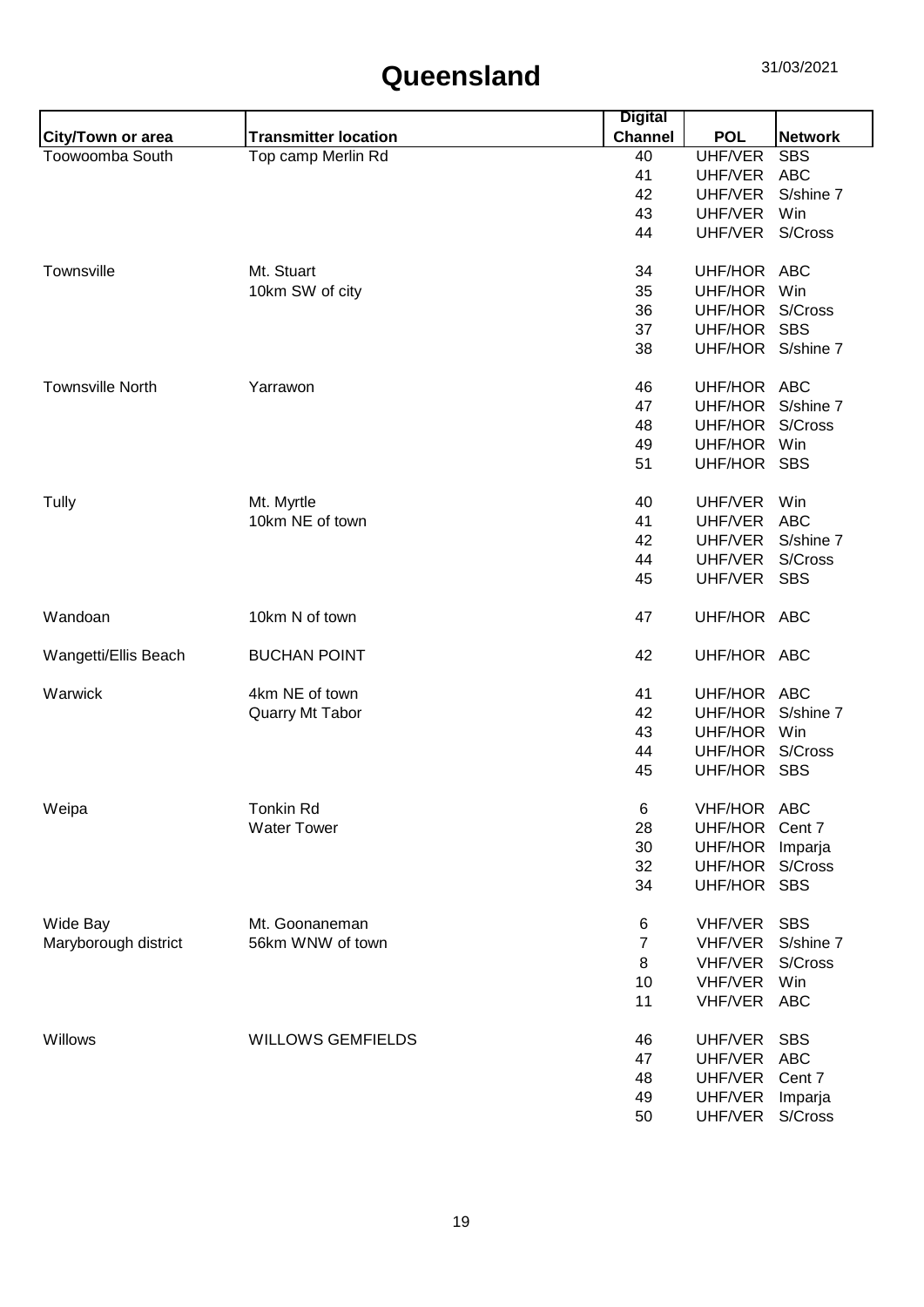|                          |                                               | <b>Digital</b> |                 |                |
|--------------------------|-----------------------------------------------|----------------|-----------------|----------------|
| <b>City/Town or area</b> | <b>Transmitter location</b>                   | <b>Channel</b> | <b>POL</b>      | <b>Network</b> |
| Windorah                 | <b>Water Tower</b>                            | 40             | UHF/VER         | Cent 7         |
|                          |                                               | 42             | UHF/VER         | Imparja        |
|                          |                                               | 44             | UHF/VER         | S/Cross        |
|                          |                                               | 46             | UHF/VER         | <b>SBS</b>     |
|                          |                                               | 48             | UHF/VER ABC     |                |
| Winton                   | 16km N of town                                | $\overline{7}$ | VHF/HOR ABC     |                |
|                          | Water tower                                   | 28             | UHF/HOR Cent 7  |                |
|                          |                                               | 30             | UHF/HOR         | Imparja        |
|                          |                                               | 32             | UHF/HOR         | S/Cross        |
|                          |                                               | 34             | UHF/HOR SBS     |                |
| Wonga Beach              | Telstra                                       | 34             | UHF/HOR         | <b>SBS</b>     |
|                          |                                               | 35             | UHF/HOR ABC     |                |
|                          |                                               | 36             | UHF/HOR         | S/shine 7      |
|                          |                                               | 37             | UHF/HOR         | Win            |
|                          |                                               | 38             | UHF/HOR S/Cross |                |
| Wyandra                  | Town Hall 9-13 Macks Street WYANDRA           | 40             | UHF/VER         | Cent 7         |
|                          |                                               | 42             | UHF/VER         | Imparja        |
|                          |                                               | 44             | UHF/VER         | S/Cross        |
|                          |                                               | 46             | UHF/VER         | <b>SBS</b>     |
|                          |                                               | 48             | UHF/VER ABC     |                |
| Yarraman                 | Milkfarm Brand Property                       | 35             | UHF/VER         | ABC            |
|                          |                                               | 36             | UHF/VER         | S/shine 7      |
|                          |                                               | 37             | UHF/VER         | Win            |
|                          |                                               | 38             | UHF/VER         | S/Cross        |
|                          |                                               | 39             | UHF/VER         | <b>SBS</b>     |
| Yepoon                   | 1km N of town                                 | 40             | UHF/HOR SBS     |                |
|                          | Meikleville Hill                              | 41             | UHF/HOR ABC     |                |
| Also see Rockhampton     |                                               | 42             | UHF/HOR         | S/shine 7      |
|                          |                                               | 43             | UHF/HOR         | Win            |
|                          |                                               | 44             | UHF/HOR S/Cross |                |
| Yowah                    | <b>Community Centre Harlequin Drive YOWAH</b> | 41             | UHF/VER         | Cent 7         |
|                          |                                               | 43             | UHF/VER         | Imparja        |
|                          |                                               | 45             | UHF/VER         | S/Cross        |
|                          |                                               | 47             | UHF/VER         | <b>SBS</b>     |
|                          |                                               | 49             | UHF/VER ABC     |                |
|                          |                                               |                |                 |                |